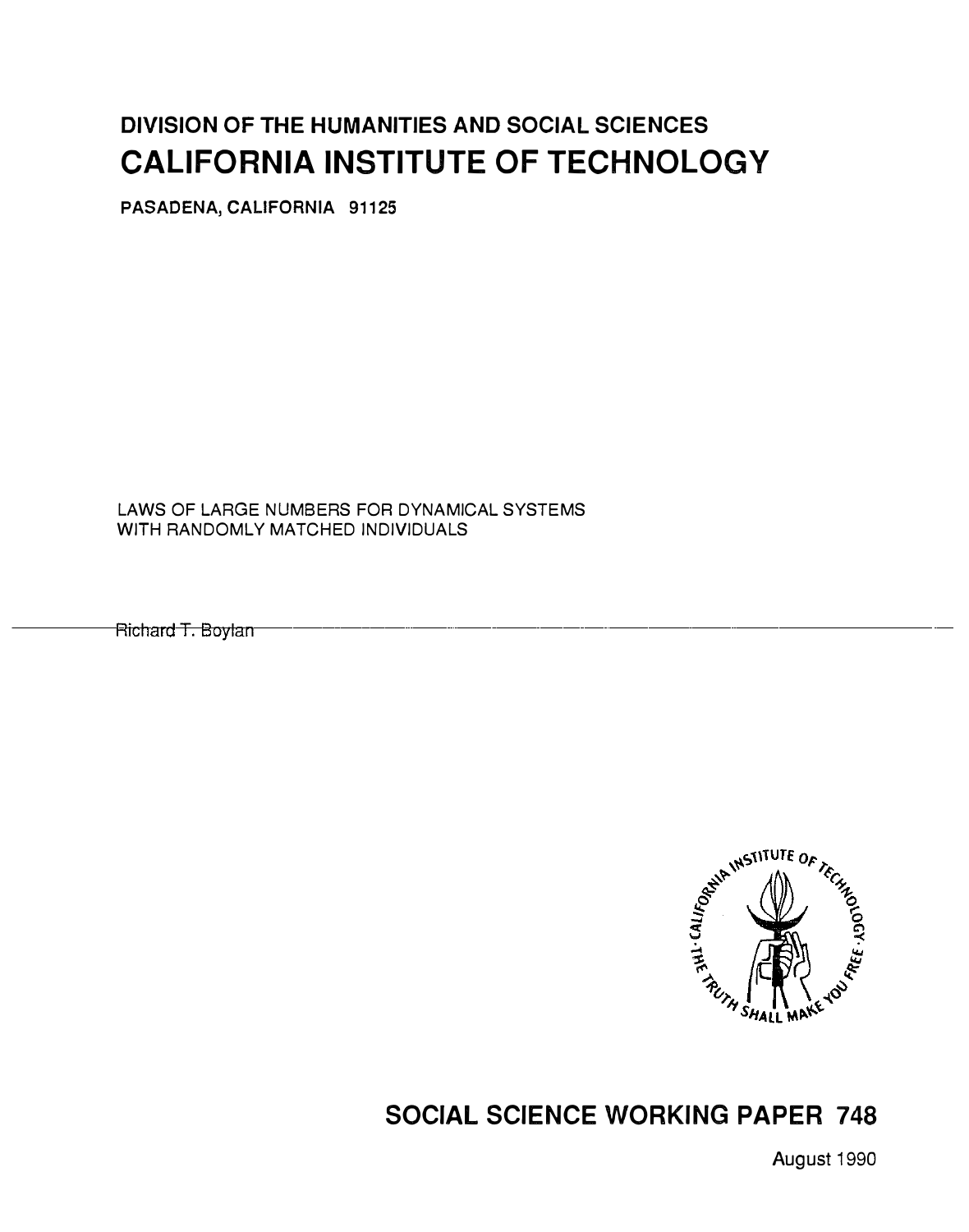# LAWS OF LARGE NUMBERS FOR DYNAMICAL SYSTEMS WITH RANDOMLY MATCHED INDIVIDUALS

Richard T. Boylan

#### Abstract

Biologists and economists have analyzed populations where each individual interacts with randomly selected individuals. The random matching generates a very complicated stochastic system. Consequently evolutionary biologists have approximated such a system by a deterministic system. The justification of such an approximation is that the population is assumed to be very large and thus some law of large numbers must hold. In this paper we give an example for which this assumption does not hold. We then show that if we assume that the population is infinite then the stochastic and the deterministic system are the same. Finally, we show that if the process lasts finitely many periods and if the population is large enough then the deterministic model offers a good approximation of the stochastic model. In doing so we make precise what we mean by population, matching process, and evolution of the population.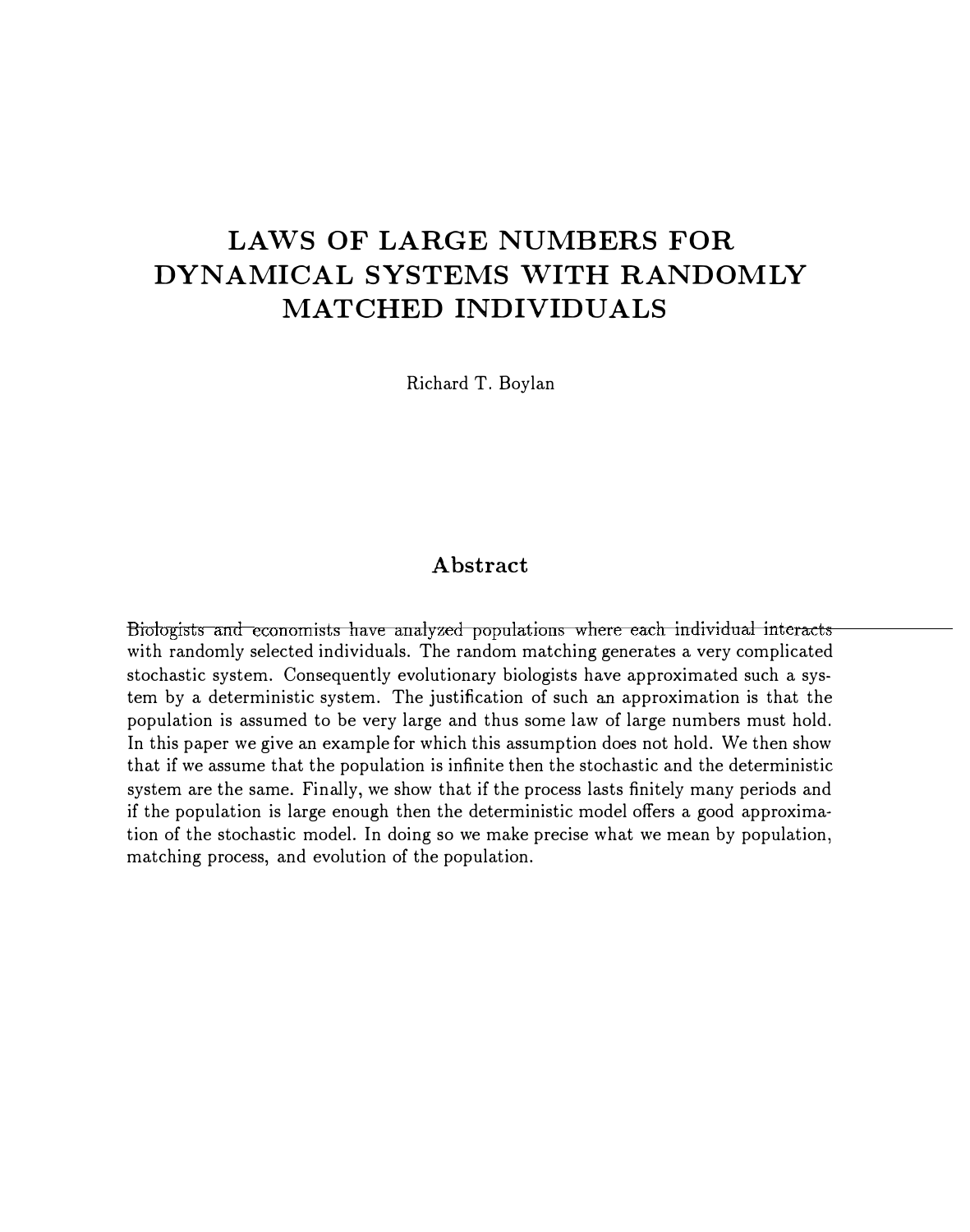# LAWS OF LARGE NUMBERS FOR DYNAMICAL SYSTEMS WITH RANDOMLY MATCHED INDIVIDUALS

Richard T. Boylan\*

### 1 Introduction

There is a large literature (see below) that studies dynamical system with individuals randomly matched in pairs, although the particular way with which people are matched is left unspecified. In this paper we describe ways oi matching individuals and the

**LAWS OF LARGE NUMBERS FOR DYNAMICAL SYSTEMS WITH RANDOMLY**<br> **MATCHED INDIVIDUALS**<br>
Richard T. Boylan \*<br>
Richard T. Boylan \*<br>
Richard T. Boylan \*<br> **There** is a large literature (see helice) that studies dynamical systems Fudenberg and Levine (1990) examine a model where there are n populations; each population consists of m different types where each type consists of a belief over what strategy the other individuals adopt. The proportion of population  $i$  that is of type  $j$  is denoted by  $p_{ij}$ . Every period each player from a population i is randomly and independently matched with one individual from every other population  $i'$  ( $i' \neq i$ ). Fudenberg and Levine assume that the probability with which a player meets a player from population i' and of type j is  $p_i$ . The randomly matched individuals play a game selecting strategies according to their beliefs and updating their beliefs according to the observed strategy choices of the other players. Fudenberg and Levine go on to characterize the steady states of the dynamics.

This type of model is very similar to the models that have been studied extensively in population genetics and evolutionary biology. <sup>1</sup> This similarity has led to a large literature on the application of evolutionary biology to game theory.<sup>2</sup> In this paper we assume that there is a large population. Each individual is matched anonymously to

<sup>•</sup> This paper could not have been written without the help of Roko Aliprantis and especially Kim Border. I would also like to thank for their help: Mahmoud El-Gama!, Richard McKelvey, Thomas Wolff. Financial support as provided by the John Randolph Haynes and Dora Haynes Fellowship and the Alfred P. Sloan Dissertation Fellowship and is duly appreciated.

<sup>1</sup> Appendix C contains a brief discussion of these models.

<sup>2</sup>See Boylan (1990) and references therein.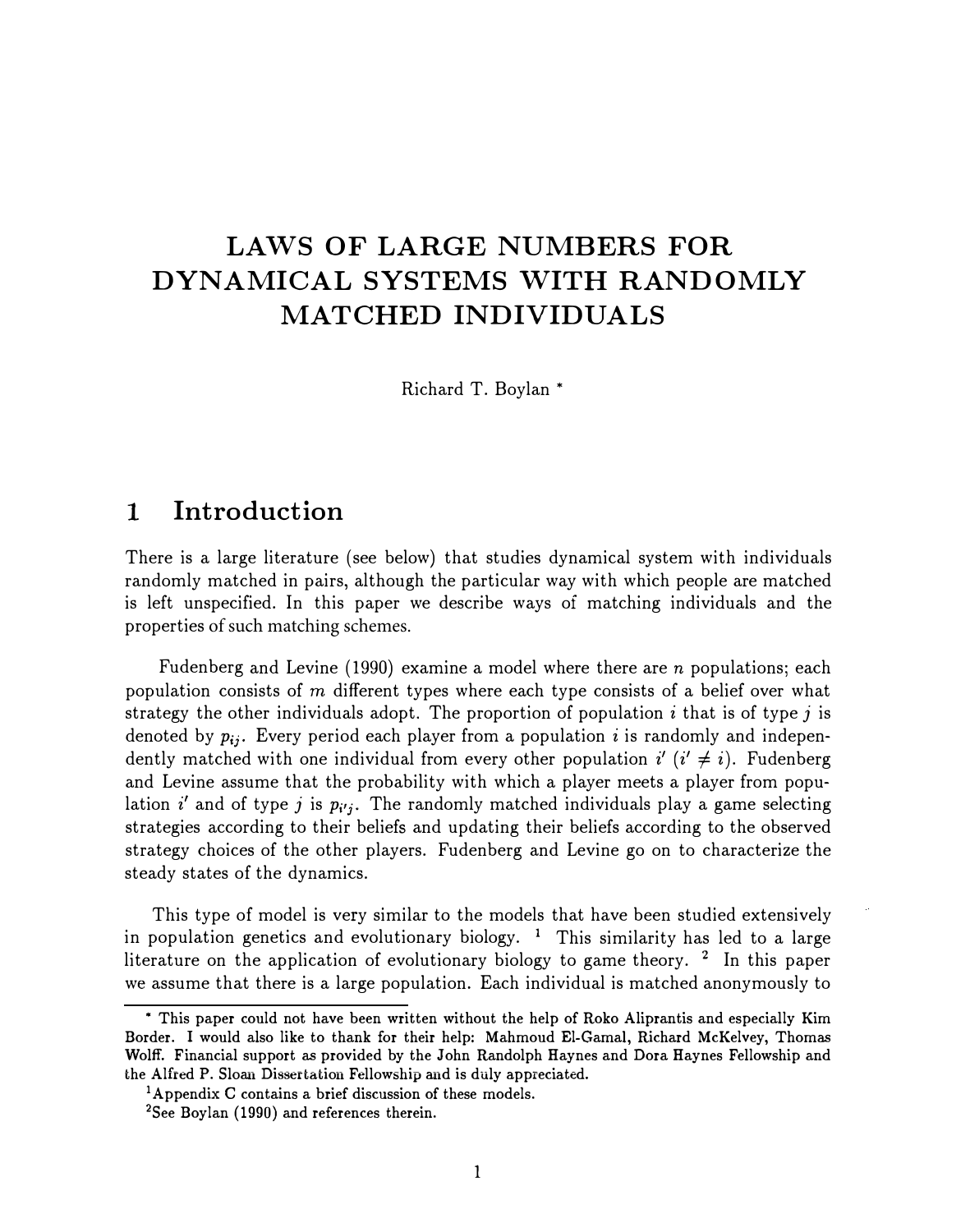exactly one other individual. There are  $m$  types of individuals. We keep the terminology vague so that the model can be applied to economics (where types are beliefs), evolutionary biology (where types are strategies), and to population genetics (where types are genotypes or alleles). The set of types is denoted by  $S$ , where

$$
S = \{s_1, \ldots, s_m\}.
$$

The initial proportion of the population of type  $s_r$  is denoted by  $p_r$ ; we assume throughout that, for all  $s_r$  in S,  $p_r$  is positive. The initial distribution of types in the population is denoted by p where  $p = (p_1, \ldots, p_m)$ . Underlying the models we have mentioned is the conjecture that if the population is very large (possibly infinite) there exists a matching scheme such that for all types  $s_r$  and  $s_v$  the proportion of individuals of type  $s_r$ that are matched with individuals of type  $s_v$  is  $p_r p_v$  (almost surely).

In this paper we further assume that the matching scheme is implemented infinitely often and each individual's type is allowed to change in between periods. Again, underlying the models we mentioned is the conjecture that in every period the set of individuals adopting the same strategy is matched with the population average. This paper proves that there is a matching rule for which both conjectures are correct when individuals are represented by the set of natural numbers. Thus this paper answers the following questions that are usually left unanswered in the literature: How is the population characterized? What is the structure of the matching process ? How are types assigned to individuals? What do we mean by each subpopulation facing the distribution of types equal to the population distribution? How do we characterize the evolution of the population from the random matching scheme?

> Section 2 gives an example of how the dynamics for very large populations differs from the dynamics for infinite populations. Section 3 describes the problem of finding a matching technology for infinite populations such that all matches are equally likely. Section 4 proves the first conjecture. Sections 5 and 6 prove the second conjecture. Section 7 examines a matching scheme for finite populations. Appendix A briefly discusses the literature on the law of large numbers for a continuum of agents. Appendix C gives a brief overview of the biological literature related to matching schemes.

### 2 Matches over very large populations

A natural argument for supporting the conjecture in the introduction is the following: if the population is of size n then the probability that the matching rule does not behave as its expectation is  $q(n)$ . By the law of large numbers  $q(n)$  can be made arbitrarily small by taking  $n$  large. In other words for large populations the conjecture is approximately correct. As we will see in Section 7 this argument can be formalized if the matching scheme occurs finitely many times. In many cases, however, the matching scheme analyzed occurs infinitely many times, and it is thus possible that the small perturbations that occur in each period alter the process significantly in the limit. We construct an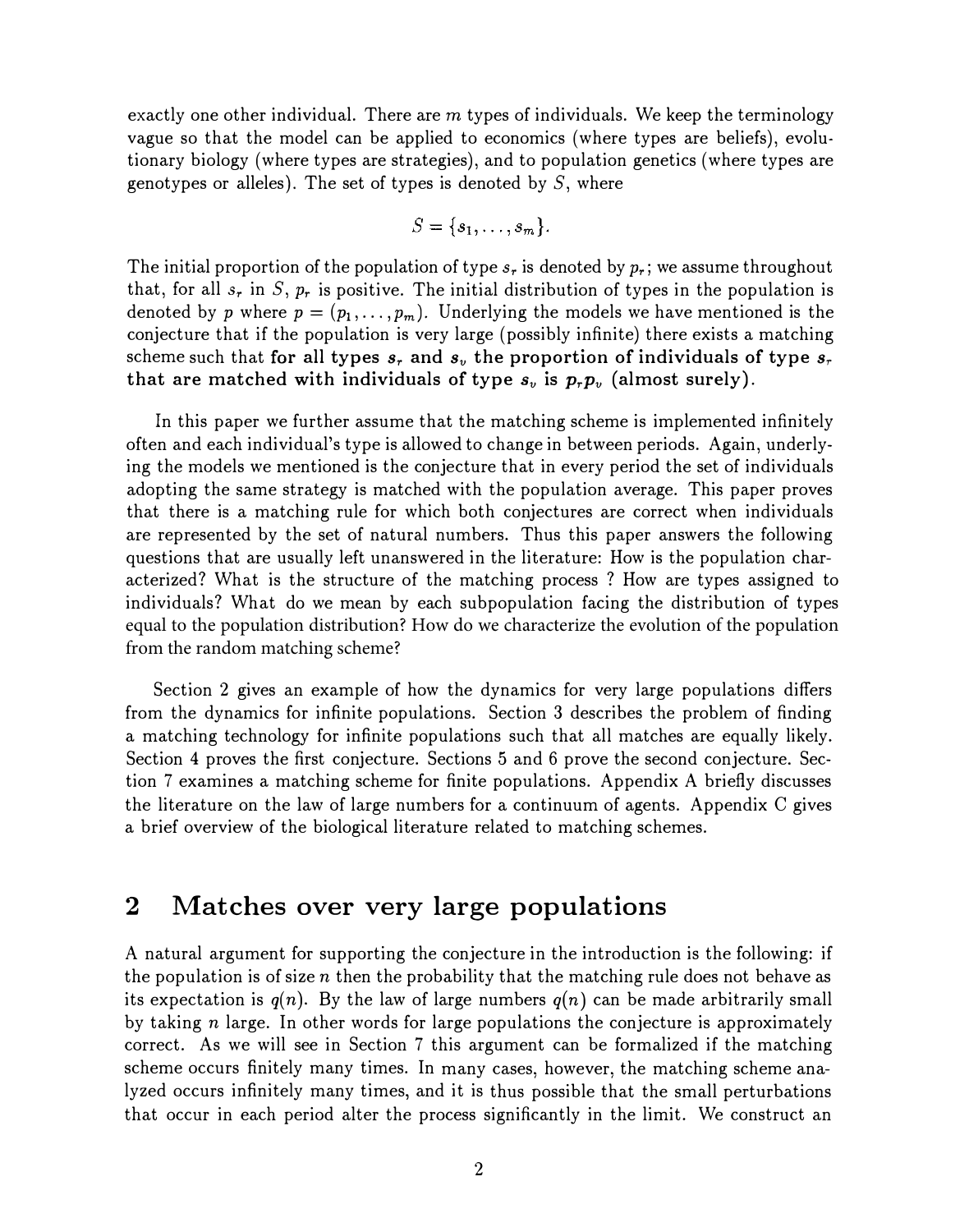example where this problem actually occurs. The example is taken from evolutionary biology because: (i) such models are very important in evolutionary biology, (ii) several economists have applied evolutionary models to game theory, and (iii) the mathematics in this example are very tractable.

Suppose that there is a population consisting of 3M individuals (where M is an even number). Individuals have a very simple life: they are born at time  $t$  they interact with one randomly selected individual, give birth to new individuals and die at time  $t+1$ . The matching scheme is left unspecified but we assume that all matches occur with positive probability. 3 Individuals belong to three different types: 1,2,3. If an individual of type r interacts with an individual of type v then this individual has  $a_{rv}$  offsprings. All offsprings are of the same type as the parent. Suppose that the matrix  $A = (a_{vw})$  is as follows:

$$
A = \left(\begin{array}{rrr} 1 & 2 & 0 \\ 0 & 1 & 2 \\ 2 & 0 & 1 \end{array}\right).
$$

First notice that the population size stays constant: if individuals of type  $s_y$  and  $s_w$  meet they will have together  $2 = a_{vw} + a_{wv}$  offsprings and thus keep the population constant. Notice that, because of the 0 entry in the matrix  $A$ , at any period t there is a positive probability that one of the types disappears, which we denote by  $q_i^t$ . For any population distribution among types  $(M_1, M_2, M_3)$  (where  $M_1 + M_2 + M_3 = 3M$ ) there exists a set of matches for which one of the types totally disappears. Since all matches are possible these matches will have positive probability. Denote the probability that one type disappears when the population distribution is  $(M_1, M_2, M_3)$  by  $q_{M_1, M_2, M_2}$ . Let

$$
q_e = \min_{\{(M_1,M_2,M_3)|M_1+M_2+M_3=3M\}} q_{M_1,M_2,M_3}.
$$

Then, for all  $t, q_e^t \geq q_e > 0$ .

Notice that if a type disappears it never comes back. Consequently, if the matching scheme is repeated infinitely often, the probability that a type will disappear is greater than

$$
1-\lim_{t\to\infty}(1-q_e)^t=1.
$$

Let  $B_t$  be the set of events for which the trajectory attains one of the boundaries of the simplex by time t. From the previous remarks  ${B<sub>t</sub>}$  is an increasing sequence and  $\lim_{t\to\infty} P(B_t) = 1$ ; therefore one of the types disappears in finite time. It is easy to see that if type  $s_v$  disappears then the population will converge to a population composed uniquely of individuals of type  $s_{v+1 \text{(mod 3)}}$  (almost surely). Therefore the population will converge to one of the vertices of the simplex in finite time (almost surely). Since this result is true irrespective of the population size  $3M$ , it will also be true as M tends to infinity.

 $3$ One way of describing the random matching scheme is to think of individuals as being drawn successively (without replacement) from an urn. The first and second individuals drawn are matched together, the third and fourth individuals drawn are matched together, and so on.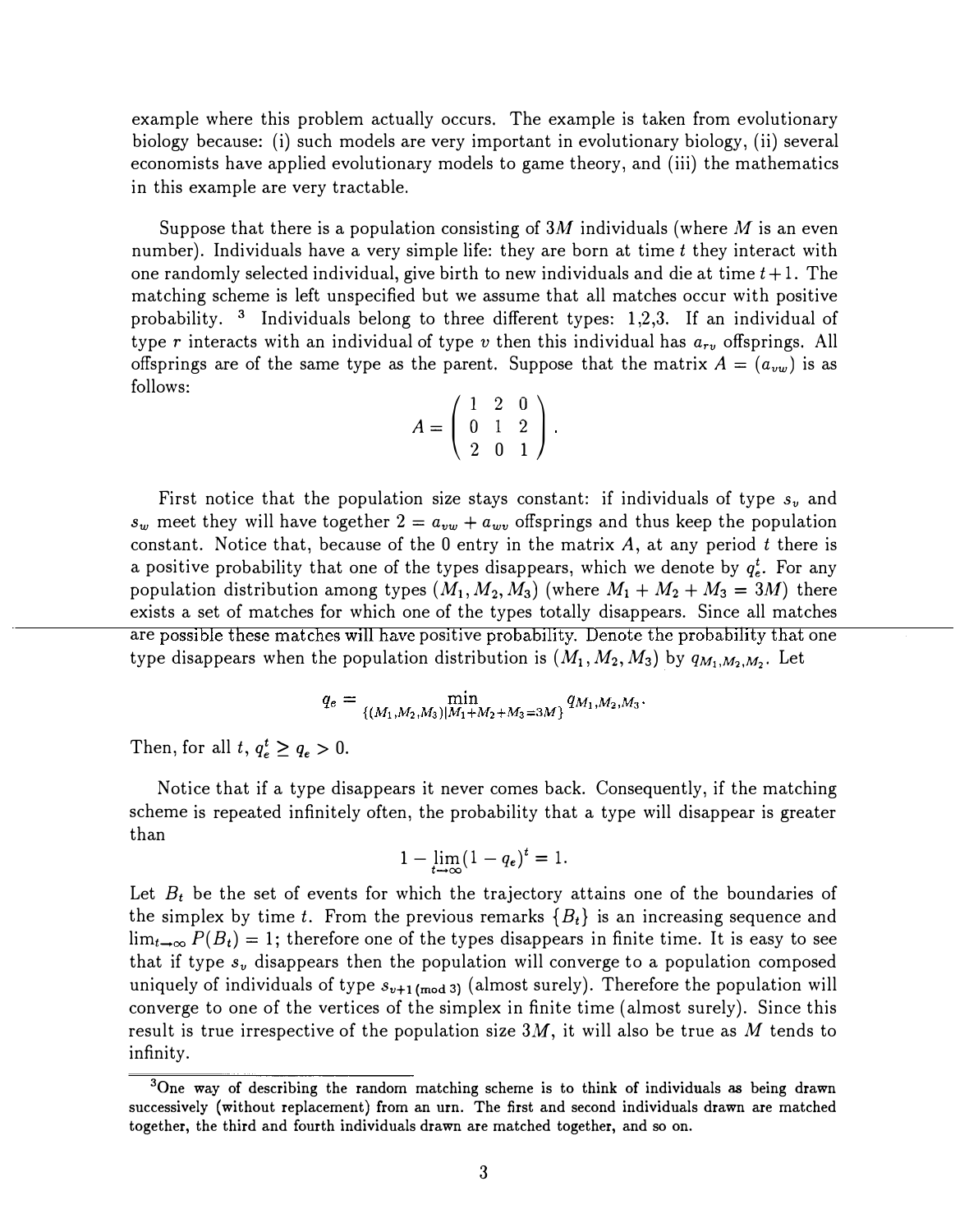Let  $p_v$  be the proportion of the population of type  $s_v$ . In evolutionary biology the evolution for the population is analyzed according to the replicator model. The replicator model assumes that a proportion  $2p_vp_w$  of the matches are between individuals of type  $s_v$  and  $s_w$ . Then the proportion of the population of type i at time  $t+1$  is related to the population at time  $t$  in the following way:

$$
p_r^{t+1} = R_r(p^t) \equiv p_r^t \frac{\sum_v p_v^t a_{rv}}{\sum_w p_v^t a_{vw} p_w^t} \,. \tag{1}
$$

First suppose that the initial population is composed of a third of each type. Then the population will remain at the barycenter contrary to the behavior of the population when we examined the random matching rule.

Next suppose that the initial population is not distributed equally among each type. The interior of the simplex is invariant under the map  $R$ . Thus if a trajectory starts in the interior of the simplex it cannot reach the boundary in finite time. Also the vertices of the simplex are repellors for the dynamics on the interior of the simplex. Let  $W: \Delta^3 \to \mathbf{R}$  be such that  $W(p) = \frac{1}{p_1 p_2 p_3}$ . Weising (1989) shows that W has a unique  $P_1P_2P_3$  minimum at the barycenter and that along any trajectory W is strictly increasing. Thus the trajectory approaches the boundary of the simplex asymptotically. By looking at the law of motion we can see that the trajectory oscillates from a neighborhood of  $(1,0,0)$ , to a neighborhood of  $(0, 1, 0)$ , to a neighborhood of  $(0, 0, 1)$  and so on and that that the any period T there is a period  $t > T$  such that  $p^t$  is far removed from any of the vertices time the trajectory takes to go from one neighborhood to another is increasing. Thus for and the  $\omega$ -limit (the set of accumulation points) of the trajectory is the whole boundary.

### 3 Matches over countably infinite number of agents

This section introduces the notation that will be used in this paper and discusses the problems of finding a random matching scheme for an infinite population. We assume that the population is countably infinite and is denoted by

$$
\mathbf{N} = \{1,2,\ldots,n,\ldots\}.
$$

For convenience we represent the type space by the standard basis for  $\mathbb{R}^m$ ; i.e.,  $s_r$  is the m dimensional vector with a one on the  $r^{th}$  component and zeros on the other components. Let

$$
\alpha: \mathbb{N} \to S
$$
 be such that  $\lim_{T \to \infty} \frac{1}{T} \sum_{i=1}^{T} \alpha(i) = p$ .

If  $\alpha(i) = s_{ij}$  then individual i is of type  $s_{ij}$ . The  $v^{th}$  component of the vector p,  $p_{ij}$ , represents the proportion of the population of type  $s_v$ .

Let  $\Sigma$  be the set of all possible pairwise matchings; i.e.,

 $\Sigma = {\sigma : \mathbb{N} \to \mathbb{N} \mid \sigma \text{ is bijective and for all } i, \sigma^2(i) = i \text{ and } \sigma(i) \neq i}.$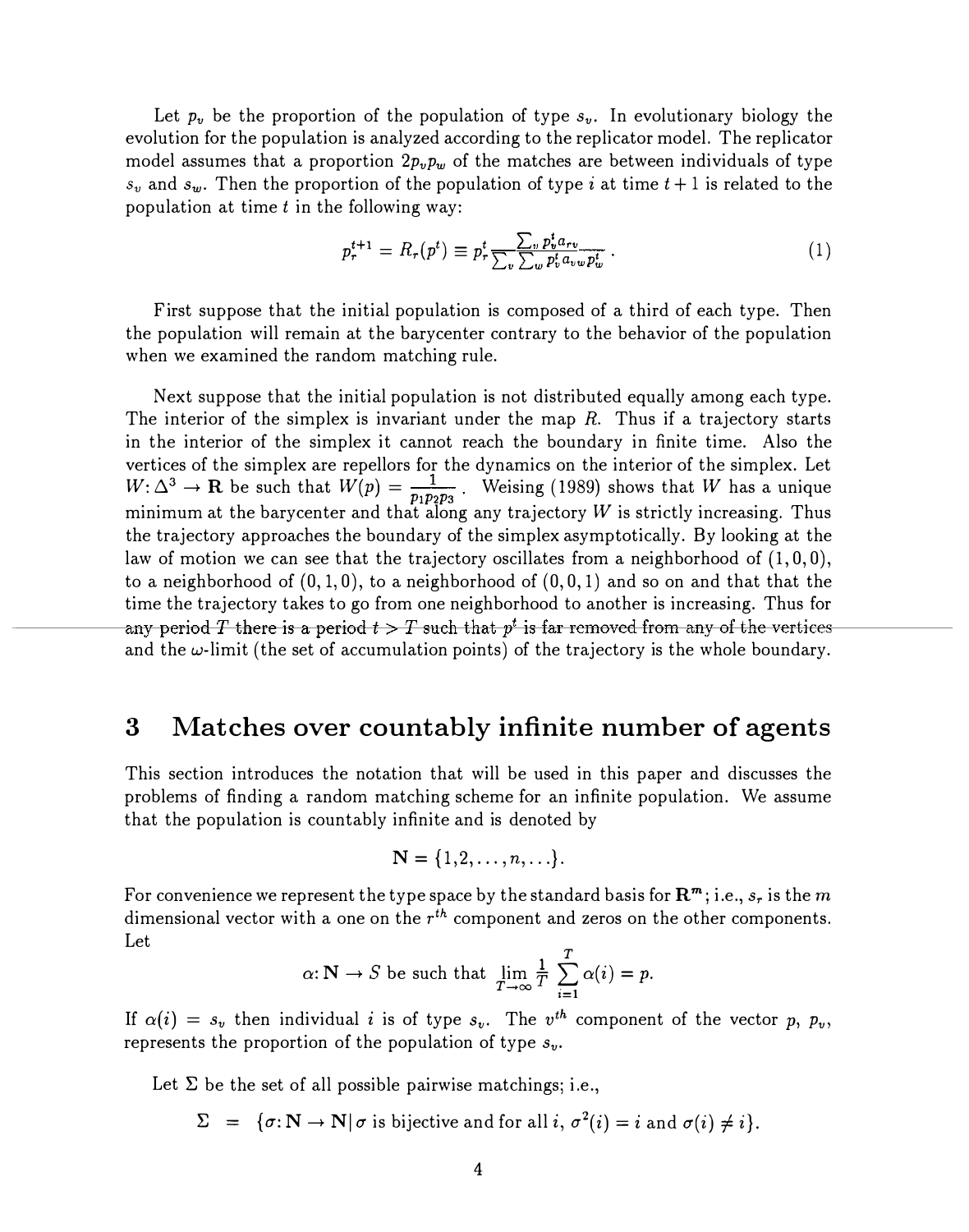A few remarks on the conditions that characterize  $\Sigma$ . The first condition says that each individual is matched exactly once. The second condition says that: 'if John is matched with Paul then Paul is matched with John.' The third condition states that an individual cannot be matched to himself.

We first show that there does not exist a probability space  $(\Sigma, \mathcal{F}, P)$  such that for all distinct players i, j,  $k \in \mathbb{N}$ , the event that player i is matched with player j and the event that player i is matched with player k are equally likely. Suppose that  $(\Sigma, \mathcal{F}, P)$  is such a probability space. Denote the probability that player  $i$  is matched with player  $j$  by

$$
p(\sigma(i) = j) \equiv P(\{\sigma \in \Sigma | \sigma(i) = j\}).
$$

In order for p to be well defined we need to assume that for all individuals  $i, j \in \mathbb{N}$ ,

$$
\{\sigma \in \Sigma | \sigma(i) = j\} \in \mathcal{F}.\tag{2}
$$

Suppose that  $p(\sigma(i) = j) \equiv q > 0$ . Notice that since each individual is matched once, the sets  $\{\sigma \in \Sigma | \sigma(i) = j\}$  and  $\{\sigma \in \Sigma | \sigma(i) = k\}$  are disjoint. Thus

$$
p(\sigma(i) \in \mathbf{N}) = p(\bigcup_{j \in \mathbf{N}} \sigma(i) = j) = \sum_{j \in \mathbf{N}} p(\sigma(i) = j) = \infty.
$$

This clearly contradicts the definition of a probability. Alternatively, if  $q = 0$  then  $p(\sigma(i) \in \mathbb{N}) = 0$  which is not consistent with the fact that individual i is matched once.

Clearly the assumption in equation 2 and the assumption that all matches are equally likely lead to this contradiction. In order to weaken the set of measurable sets we need to find another way to express the idea that all matches are equally likely. Alternatively, we could relax the assumption that all matches are equally likely. 4

#### 4 Construction of a probability measure over matches

In this section we will construct a probability space over the set of matches by considering the events: the set of matches such that individual  $i$  is matched with an individual of type  $s_v'$  ( $\forall i \in \mathbb{N}, \forall s_v \in S$ ). We construct the probability space in an indirect way. First we define a probability over the space  $S^N$ , which we call 'the set of realizations of matches.' The probability space  $(S^N, \mathcal{B}, \mu)$  is defined by the property that the probability with which  $x_i$  (where  $x \in S^N$ ,  $i \in N$ ) equals  $s_v$  is the proportion of individuals in the population of type  $s_v$ ,  $p_v$  (for all  $s_v \in S$ ). Then we show that this probability space generates a probability space over matches,  $(\Sigma, \mathcal{F}_{\alpha}^2, P_{\alpha}^2)$ . Thus calling elements in S<sup>N</sup> realizations of matches is justified since they can be derived from a probability over matches. This probability space is the  $(P_{\alpha}^{2})$  unique probability space for which each individual expects to be matched with the population average. For this probability space

<sup>4</sup>Another approach is to assume that there is a continuum of agents. A brief discussion of this approach is contained in Appendix A.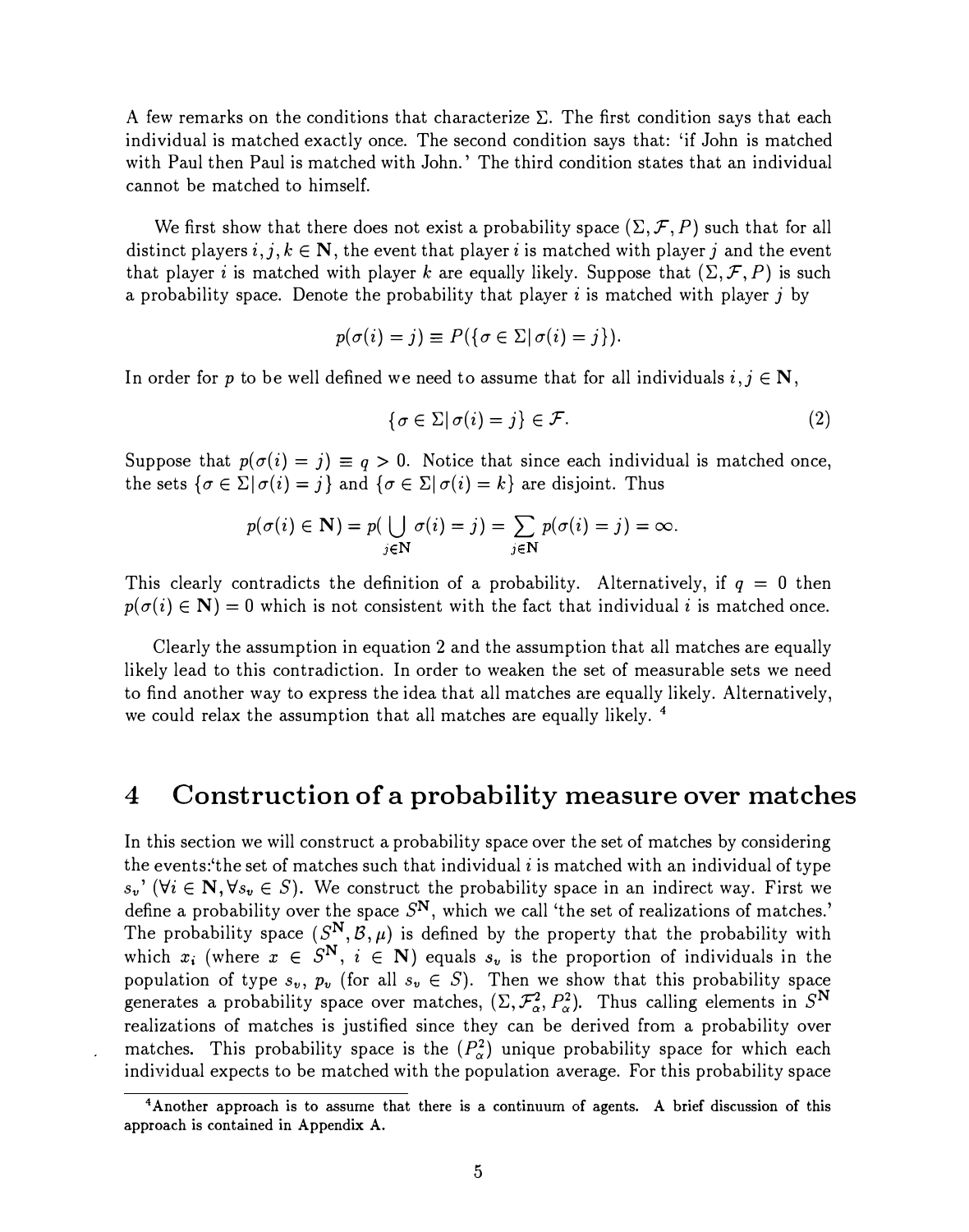the set of events 'individual i is matched with individual j is not measurable.' If we let these events be measurable, as in the probability space  $(\Sigma, \mathcal{F}_{\alpha}^1, P_{\alpha}^1)$ , then these event will not be equally likely, although all individuals have the same probability of being matched with an individual that adopts strategy  $s_v$  (for all  $s_v \in S$ ).

We call  $S^N$  the set of realizations of the matching process. Let  $x \in S^N$ . If  $x(i) =$  $s_r$  then individual *i* is matched with an individual of type  $s_r$ . The description of the relationship between  $\Sigma$  and  $S^N$  and the derivation of the probability space over  $\Sigma$  are the objects of this section.

We consider each element in  $S^N$  as the realization of an infinite sequence of *i.i.d.* random variables where the probability that  $x(i)$  equals  $s_v$  is  $p_v$ . If  $m = 6$  and  $p_v = 1/6$ (for  $v = 1, \ldots, 6$ ) we can think of x as the outcome from rolling a dice infinitely many times. Let  $(S^{\mathbf{N}}, \mathcal{B}, \mu)$  be the probability space we just described where  $\mathcal{B}$  is the  $\sigma$ -algebra constructed by the finite dimensional rectangles, and  $\mu$  is the extension of the probability over the finite dimensional rectangles.<sup>5</sup> For all types  $s_r$ , let  $I_r \subset N$  be the subset of the population of type  $s_r$ ; i.e.,

$$
I_r(\alpha) = \{i \in \mathbb{N} \mid \alpha(i) = s_r\}.
$$

Notice that each set  $I_r(\alpha)$  is infinite. Let  $X_{r(v)}(\alpha) \subset S^N$  be the set of realizations of the matching process such that the proportion of individuals that are of type  $r$  and are matched with individuals of type v is  $p_r p_v$ ; i.e.,

$$
X_{rv}(\alpha) = \{x \in S^{\mathbf{N}}| \ \lim_{T \to \infty} \frac{1}{T} \sum_{i=1}^{T} \alpha_r(i) x_v(i) = p_r p_v \}.
$$

Then by the strong law of large numbers,  $\mu(X_{rv}(\alpha)) = 1$ . <sup>6</sup> Let  $X_{\alpha}$  be the set of realizations of the matching process such that for all  $s_r, s_v \in S$ , the proportion of individuals that are of type r and are matched with individuals of type v is  $p_r p_v$ ; i.e.,  $X_{\alpha} = \bigcap_{r} \bigcap_{v} X_{r_v}(\alpha)$ . Notice that since  $X_{r_v}$  is the finite intersection of sets of measure one,  $\mu(X_{\alpha}) = 1$ .

5Formally, a finite dimensional rectangle is a set of the form

$$
B = \{x \in X | x_i \in B_i \text{ for all } i \text{ in } J\}
$$

where  $J$  is a finite subset of N and for all  $i$  in  $J$ ,  $B_i$  is a subset of S. Let

$$
\mu_J(B)=\prod_{i\in J}(\sum_{s\in B_i}p_s).
$$

Let  $\beta$  be the  $\sigma$ -algebra generated by the finite dimensional rectangles. By Neveu (1965) Proposition V.1.2 there exists a probability measure over  $(S^N, \mathcal{B})$  such that for all J-dimensional rectangles, B,  $\mu(B) = \mu_J(B).$ 

<sup>6</sup>Let  $X_i = \alpha_r(i)x_v(i)$ . Then,  $\{X_i\}$  is a sequence of independent random variables with finite variance,  $\sigma_i$ . Furthermore,  $\sum_{i=1}^{\infty} \frac{\sigma_i}{i^2} < \infty$ , and thus by the Kolmogorov's law of large numbers (see for instance Rao (1984) Theorem 6, page 60),  $\lim_{T\to\infty} \frac{1}{T} \sum_{i=1}^{T} X_i = p_r p_v$  (almost surely).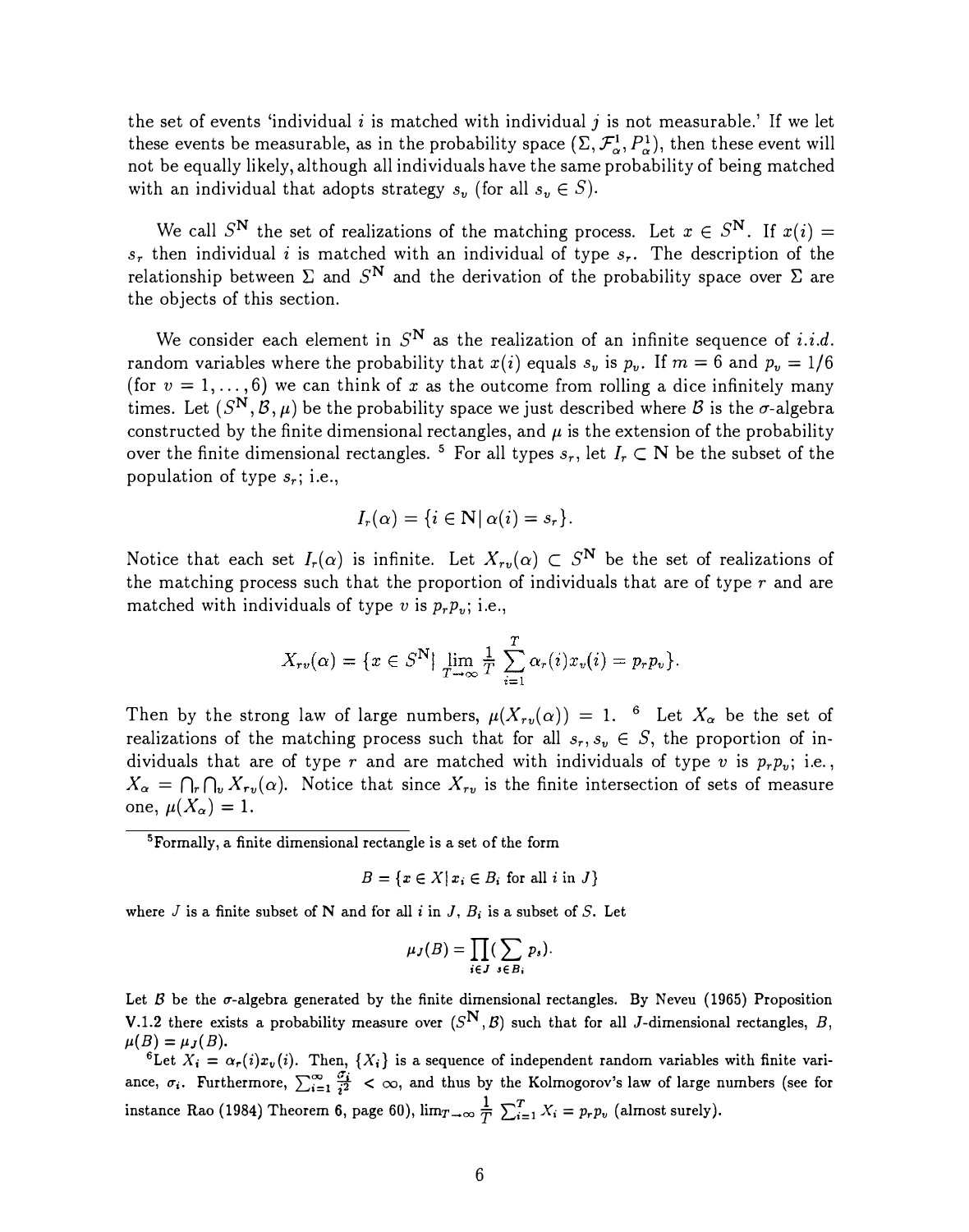For all  $x \in X_\alpha$  and for all types  $s_r, s_v$ , let  $A_{rv}^x$  be the set of players of type  $s_r$  that are matched with an individual of type  $s_v$ ; i.e.,

$$
A_{\tau v}^x \equiv \{i \in \mathbf{N} | \alpha(i) = s_{\tau}, x(i) = s_v\}.
$$

Notice that each of the sets  $A_{\tau v}^x$  has countably many elements and thus can be enumerated as follows:

$$
A_{rv}^x = \{a_{rv}^x(1), a_{rv}^x(2), \ldots\}.
$$

For any two different types  $s_r$  and  $s_v$  let

$$
\sigma^x_{\alpha}(a^x_{rr}(i)) = \begin{cases} a^x_{rr}(i+1) & \text{if } i \text{ is odd,} \\ a^x_{rr}(i-1) & \text{if } i \text{ is even;} \end{cases}
$$

$$
\sigma^x_{\alpha}(a^x_{rv}(i)) = a^x_{vr}(i).
$$

Clearly  $\sigma_{\alpha}^{x} \in \Sigma$ .

Let  $\sigma_{\alpha}: X_{\alpha} \to \Sigma$  be such that  $\sigma_{\alpha}(x) = \sigma_{\alpha}^{x}$ . The function  $\sigma_{\alpha}$  is injective since  $\alpha \circ \sigma_{\alpha}^{x} =$ x.

Next we will construct two different probability spaces for matches. In the first probability space the events "individual i is matched with individual  $j$ " and "individual i is matched with individual  $k^{\prime\prime}$  are not equally likely. The second probability space is the coarsest measure for which each subpopulation  $I_r(\alpha)$  is matched with the population average. Notice that for this probability measure the event "individual  $i$  is matched with individual  $j$ " are not measurable.  $7$ 

Since  $\sigma_{\alpha}$  is injective, by identifying x and  $\sigma_{\alpha}^{x}$  we can construct a probability over  $\Sigma_{\alpha} = \sigma_{\alpha}(X_{\alpha})$ . Formally, let  $\mathcal{F}_{\alpha}$  be the  $\sigma$ -algebra generated by  $\sigma_{\alpha}(\mathcal{B} \cap X_{\alpha})$  and let  $P_{\alpha} = \mu \circ \sigma_{\alpha}^{-1}$ . Then,  $(\Sigma_{\alpha}, \mathcal{F}_{\alpha}, P_{\alpha})$  is a probability measure.

We can extend this probability over all  $\Sigma$  by letting  $\mathcal{F}_{\alpha}^1$  be the  $\sigma$ -algebra generated by  $\mathcal{F}_{\alpha}$  and  $\Sigma \setminus \Sigma_{\alpha}$  and letting  $P_{\alpha}^1(A) = P_{\alpha}(A \cap \Sigma_{\alpha})$ .

**Theorem 1**  $(\Sigma, \mathcal{F}_{\alpha}^1, P_{\alpha}^1)$  is a probability measure for which the event  $\{\sigma \in \Sigma | \sigma(i) = j\}$  is measurable.

*Proof*: Let  $B_i^n$  be the event "*i* is the  $n^{th}$  player selecting strategy  $\alpha(i)$  and matched with an individual adopting strategy  $\alpha(j)$ ." Let  $N_i = \{k \leq i | \alpha(k) = \alpha(i) \}$ . Then

$$
B_i^n = \bigcup_{\{N' \subset N_i \mid |N'|=n\}} \{x \in S^{\mathbf{N}} \mid x(i) = \alpha(j), \forall k' \in N', x(k') = \alpha(j),
$$
  
and  $\forall k'' \in N_i \setminus N', x(k'') \neq \alpha(j)$  \n}

<sup>&</sup>lt;sup>7</sup>In Section 3 we showed that for a probability space over  $\Sigma$  either the events "individual *i* is matched with individual  $j$ " are not measurable or they are not equally likely.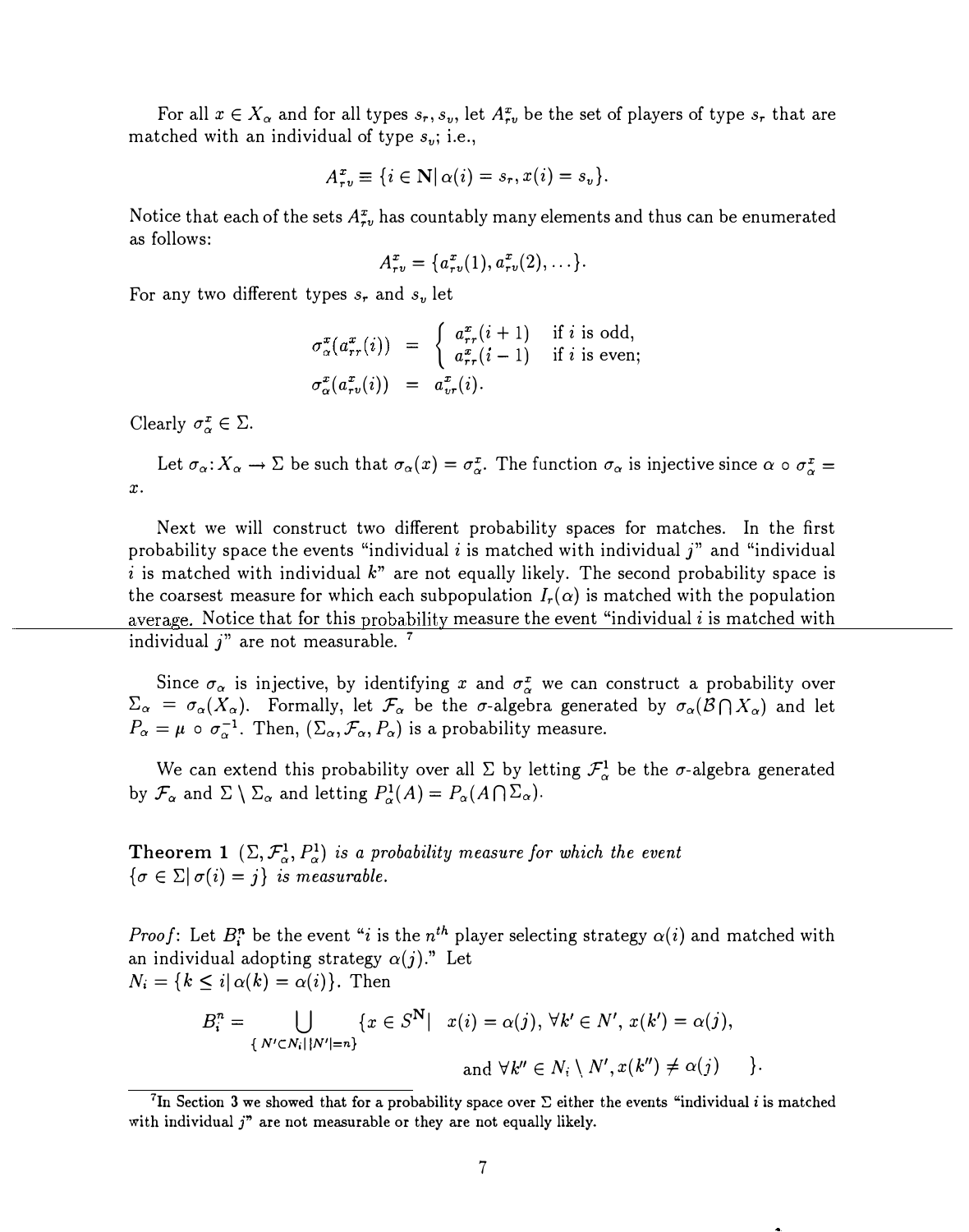Thus  $B_i^n$  is the finite union of rectangles and is thus measurable. Similarly, let  $B_j^n$  be the event " $j$  is the  $n^{th}$  player selecting strategy  $\alpha(j)$  and matched with an individual adopting strategy  $\alpha(i)$ ." Clearly,  $B_j^n$  is measurable. Let  $B^n = B_i^n \cap B_j^n$  and let  $B = \bigcup_{n \leq \min\{i,j\}} B_n$ . Clearly,  $B_n$  is measurable and  $x \in B$  if and only if  $\sigma_\alpha(x)(i) = j$ . Therefore,

$$
\sigma_{\alpha}(B) = \{ \sigma \in \Sigma \mid \sigma(i) = j \} \in \mathcal{F}_{\alpha}^{1},
$$

and thus the event that individual *i* is matched with individual *j* is measurable.

Let  $\phi_\alpha:\Sigma\to S^{\mathbf{N}}$  be defined by  $\phi_\alpha(\sigma)=\alpha$  o  $\sigma$  and let  $Y_\alpha=\phi_\alpha(\Sigma)$ . Let  $(S^{\mathbf{N}},\mathcal{B}',\mu')$ be the completion of the measure space  $(S^{\mathbf{N}},\mathcal{B},\mu).$ 

**Lemma 1**  $X_{\alpha} \subset Y_{\alpha}$ . Consequently,  $\mu'(Y_{\alpha})=1$ .

Proof: Let  $x \in X(\alpha)$ . Then  $\sigma_{\alpha}(x) \in \Sigma$  and  $\phi_{\alpha}(\sigma_{\alpha}(x)) = x$ . Therefore,  $x \in Y(\alpha)$ . Consequently,  $\mu'(Y_\alpha) = 1$  since  $X_\alpha \subset Y_\alpha$  and  $\mu'(X_\alpha) = 1$ . I

The probability measure  $\mu'$  is restricted over  $Y_{\alpha}$  by setting:

$$
\mathcal{B}_Y=\mathcal{B}'\bigcap Y_\alpha,\ \mu_Y(A)=\mu'(A\bigcap Y_\alpha).
$$

Let  $\mathcal{F}_{\alpha}^2$  be the  $\sigma$ -algebra on  $\Sigma$  generated by  $\phi^{-1}(\mathcal{B}_Y)$  and let  $P_{\alpha}^2 = \mu_Y \circ \phi_{\alpha}$ .

Theorem 2  $(\Sigma, \mathcal{F}_{\alpha}^2, P_{\alpha}^2)$  is a probability measure.

*Proof:* Follows from the previous lemma, the fact that  $\mu(X_{\alpha}) = 1$ , and Proposition 2.12 (page 21) in Breiman  $(1968)$ .

For either probability measure we have thus proven the following theorem.

**Theorem 3** Let  $I_r(\alpha)$  be the subset of the population of type  $s_r$ . Suppose that the proportion of the population of type  $s_v$  is  $p_v$ . Suppose that people are matched at random according to the matching rule  $(\Sigma, \mathcal{F}_{\alpha}, P_{\alpha})$ . Then the proportion of the population  $I_r(\alpha)$ that is matched with an individual of type  $s_v$  is  $p_v$  (almost surely).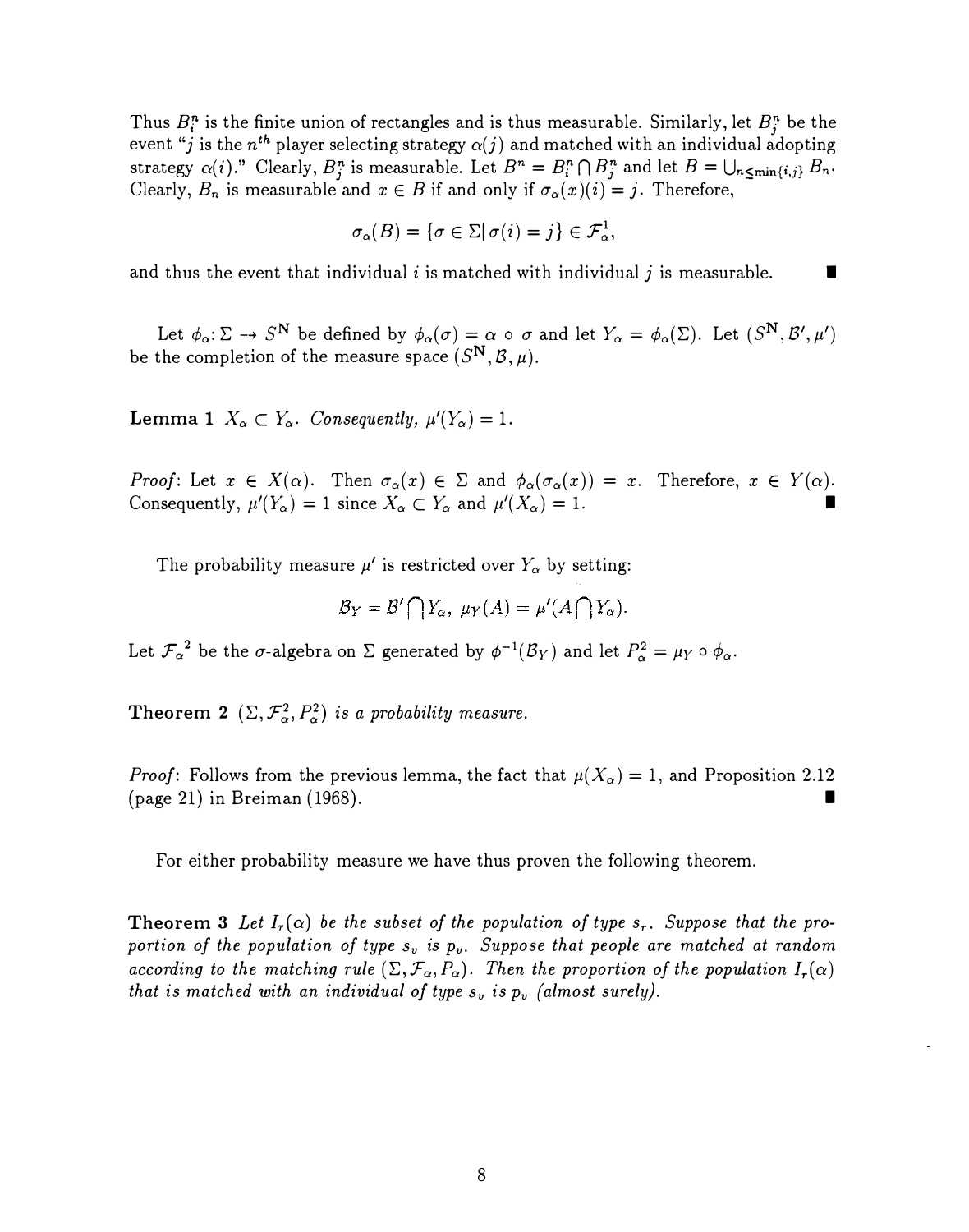## 5 Extension of the probability of the realizations of matches

In the previous section we defined a probability over the set of realizations of the matching process. In order to do that we had to assume that the assignment of types,  $\alpha$ , was such that the Cesaro average converges; i.e.,  $\alpha \in A$  where

$$
A = \{ \alpha \in S^{\mathbf{N}} \mid \lim_{T \to \infty} \frac{1}{T} \sum_{i=1}^{T} \alpha(i) \text{ exists and is strictly positive } \}.
$$

In this section we dispense with this assumption; i.e., we define a probability over the realization of matches for all  $\alpha \in S^N$ . This is done by means of a measurable extension of the averaging which we denote by  $q$ .

In order to prove the existence of a measurable extension we need both a topological and a measurable structure for  $S^N$ . The space  $S^N$  is endowed with the product topology; this makes  $S^N$  a complete, separable, metric space <sup>8</sup> and  $(S^N, \mathcal{B})$  a measurable space where  $\beta$  is the Borel  $\sigma$ -algebra.

Let  $G: S^N \to \mathbb{R}^m$  be such that for all  $\alpha \in S^N$ ,  $G(\alpha)$  is the lim sup of  $\alpha$ ; i.e.,

$$
G(\alpha) = \{a \in \mathbf{R}^m \mid \exists \ \{T_n\}_n \text{ such that } \lim_{n \to \infty} \frac{1}{T_n} \sum_{i=1}^{T_n} \alpha(i) = a\}.
$$

Notice that since  $\{\frac{1}{T}\sum_{i=1}^{T}\alpha(i)\}_{T\in\mathbb{N}}$  is an infinite sequence belonging to the m-dimensional simplex it has a convergent subsequence and thus  $G(\alpha)$  is nonempty.

Lemma 2 The correspondence G is closed-valued and measurable.

*Proof*: Fix  $\alpha \in S^N$ , let  $\{a^m\}_m$  be such that  $a^m \in G(\alpha)$  and  $a^m \to a$ . For all  $n \in \mathbb{N}$ , let  ${T_n^m}_n$  be such that

$$
\lim_{n \to \infty} \frac{1}{T_n^m} \sum_{i=1}^{T_n^m} \alpha(i) = a^m.
$$

For each  $m \in \mathcal{N}$ , let  $n(m)$  be such that

$$
||\frac{1}{T_{n(m)}^m}\sum_{i=1}^{T_{n(m)}^m}\alpha(i)-a^m||<1/m\quad\text{and}\quad n(m)>n(m-1).
$$

<sup>8</sup>One possible metric is d, where for all  $\alpha, \beta \in S^{\mathbf{N}}$ .

$$
d(\alpha,\beta)=\sum_{i\in\mathbf{N}}\frac{|\alpha(i)-\beta(i)|}{2^i(1+|\alpha(i)-\beta(i)|)}.
$$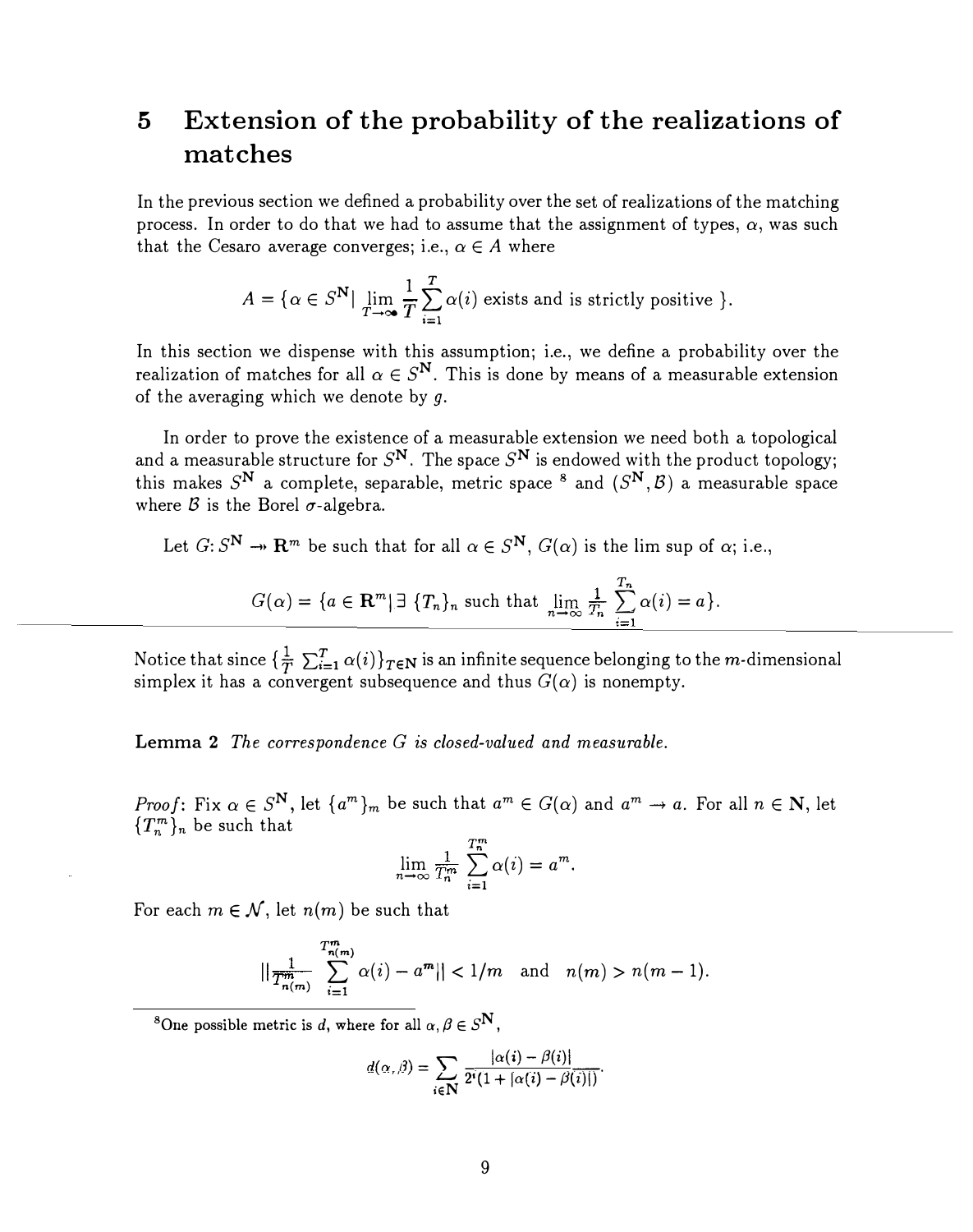$\frac{1}{\sqrt{\sum_{n=1}^{m} n!}}$ Then it is each to check that  $\lim_{m\to\infty} \frac{1}{T_{n(m)}^m} \sum_{i=1}^{T_{n(m)}^m} \alpha(i)$ . Therefore,  $a \in G(\alpha)$  and  $G(\alpha)$ is closed.

Let  $F \subset \mathbb{R}^m$  be closed. Then,

$$
G^{-1}(F) = \{ \alpha \in S^{\mathbf{N}} | G(\alpha) \cap F \neq \emptyset \}
$$
  
=  $\{ \alpha \in S^{\mathbf{N}} | \exists \{T_n\}_n \text{ such that } \lim_{n \to \infty} \frac{1}{T_n} \sum_{i=1}^{T_n} \alpha(i) \in F \}$   
=  $\bigcap_{n \in \mathbf{N}} \bigcap_{\tau \in \mathbf{N}} \bigcup_{T > \tau} F_{T,n}$ 

where

$$
F_{T,n} = \{ \alpha \in S^{\mathbf{N}} | \frac{1}{T} \sum_{i=1}^{T} \alpha(i) \in B(F, \frac{1}{n}) \} \text{ and}
$$
  

$$
B(F, \frac{1}{n}) = \{ a \in \mathbf{R}^m | \exists b \in F \text{ such that } ||a - b|| < \frac{1}{n} \}.
$$

I

Since for all T and n,  $F_{T,n} \in \mathcal{B}$ ,  $G^{-1}(F) \in \mathcal{B}$  and G is measurable.

Lemma  $3$  The correspondence  $G$  has a measurable selection  $q$ .

Proof: The Kuratowski-Ryll-Nordziewski Theorem (see for instance Theorem 14.2.1) dence into a separable metric space has a measurable selection. Thus the result follows in Klein and Thompson (1984)) states that any closed-valued measurable corresponfrom Lemma 2.

> Notice that for all  $\alpha \in A$ ,  $g(\alpha) = \lim_{T \to \infty} \frac{1}{T} \sum_{i=1}^{T} \alpha(i)$  and thus g is the extension we are looking for.

Let B be a finite measurable rectangle in  $S^N$ ; i.e,

 $B = \{x \in S^{\mathbf{N}} | x(i) \in B_i \text{ for all } i \text{ in } J\},\$ 

where  $J \subset N$  is a finite set and for all i in  $J, B_i \subset S$ . Then let  $\mu(\alpha, B)$  be the probability that if the population selects strategies according to  $\alpha$ , then for all  $i \in J$ , individual i is matched with an individual of type  $B_i$ ; i.e.,

$$
\mu(\alpha, B) = \prod_{i \in J} (\sum_{s \in B_i} g_s(\alpha)).
$$

The function  $\mu(\alpha, \cdot)$  can clearly be extended so that  $(S^N, \mathcal{B}, \mu(\alpha, \cdot))$  is a probability measure.

**Lemma 4** The function  $\mu$  is a stochastic kernel.

*Proof*: In order to check the measurability of  $\mu(\cdot, B)$  it is sufficient to consider the case where B is a finite dimensional rectangle (Neveu (1965), page 75). For this case,  $\mu(\cdot, B)$ is clearly a continuous function of  $g(\alpha)$ . Therefore,  $\mu(\cdot, B)$  is a measurable function.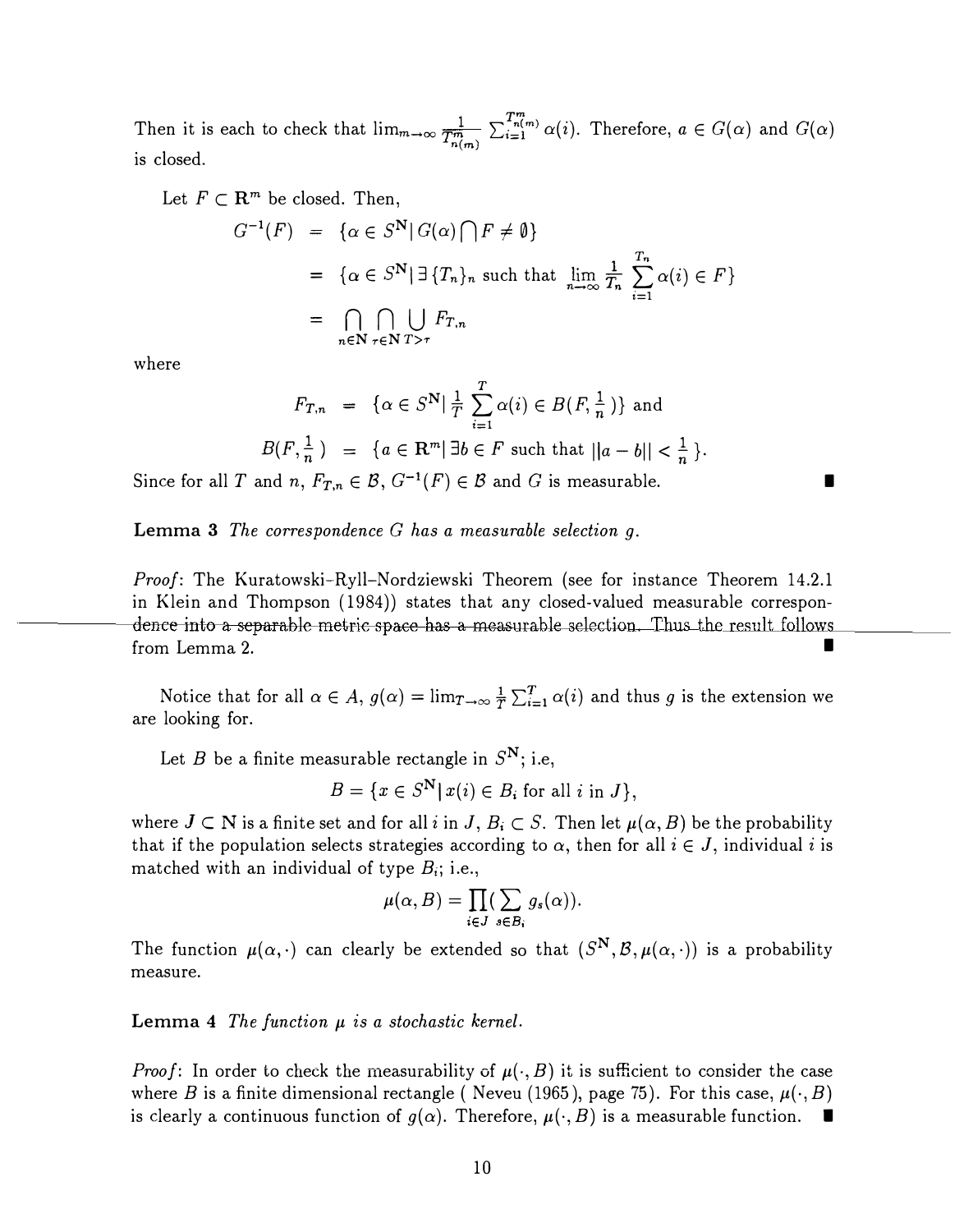#### 6 Repeated matching scheme

In this section we define the notation to describe a population which is matched infinitely many times and in which after each period individuals' type may change. We extend the results of Section 4 for this context.

Let  $\tau: S \times S \rightarrow S$  be such that if at time t an individual of type  $s<sub>v</sub>$  is matched with an individual of type  $s_w$  then at time  $t + 1$  the individual is of type  $\tau(s_v, s_w)$ . <sup>9</sup> <sup>10</sup> In order to guarantee that no type disappears immediately we assume that for all types  $s_r$ there exist types  $s_v$  and  $s_w$  (where r, v, w can be equal) such that  $t(s_v,s_w) = s_r \in S$ . Let  $t: S^N \times S^N \to A$  be such that for all  $i \in \mathbb{N}, x, \alpha \in S^N$ ,

$$
t(x,\alpha)(i)\equiv \tau(\alpha(i),x(i)).^{11}
$$

If at time t individual i is of type  $\alpha(i)$  and is matched with an individual of type  $x(i)$ then, at time  $t + 1$ , individual i's type is  $t(\alpha, x)(i)$ . For all  $x \in S^N$  and for all  $\alpha \in S^N$ , the functions  $t: S^N \times \{x\} \to S^N$  and  $t: \{\alpha\} \times S^N \to S^N$  are continuous <sup>12</sup> (and thus measurable) and hence and jointly measurable. <sup>13</sup>

Let  $Z = S^N \times S^N$  and let  $C = B \otimes B$ . Let  $Q: Z \times C \rightarrow [0,1]$  be such that for all  $(\alpha, x) \in Z$  and all  $(B, B') \in \mathcal{C}$ ,

$$
Q((\alpha, x), (B, B')) = \chi_B(t(\alpha, x)) \mu(t(\alpha, x), B').^{14}
$$

<sup>9</sup>This law of motion includes the learning models and the evolutionary models with constant populations.

 $10$ A more general model would allow for a stochastic law of motion; i.e.,

$$
\tau\colon S\times S\times [0,1]\to S
$$

where  $\tau$  is measurable and  $(S, \mathcal{P}(S))$  and  $([0, 1], \mathcal{B}([0, 1]))$  are measurable spaces (where  $\mathcal{P}(S)$  is the power set and  $\mathcal{B}(S)$  is the Borel  $\sigma$ -algebra). The map becomes stochastic after we define a probability measure over  $([0, 1], B([0, 1]).$ 

<sup>11</sup>If r is stochastic then  $t: S^N \times S^N \times [0,1]^N \to A$  is such that for all  $i \in N$ ,  $x, \alpha \in S^N$ ,  $\xi \in [0,1]^N$ ,

$$
t(x,\alpha,\xi)(i)\equiv \tau(\alpha(i),x(i),\xi_i).
$$

<sup>12</sup>Suppose  $\alpha^n \to \alpha$  and let  $m > 0$ . Then there exists an N such that for all  $n \geq N$  and for all  $i \leq m$ , Suppose  $\alpha \to \alpha$  and fet  $m > 0$ . Then there exists an N such that for an  $n \ge N$  and for all  $i \le m$ ,<br>  $\alpha^n(i) = \alpha(i)$ . Thus for all  $n \ge N$  and for all  $i \le m$ ,  $t(\alpha^n, x)(i) = t(\alpha, x)(i)$ . Therefore,  $t(\alpha^n, x) \to t(\alpha, x)$ and  $t(\cdot, x)$  is continuous. The same proof shows that  $t(\alpha, \cdot)$  is continuous.

<sup>13</sup>The proof that the continuity of each section implies joint measurability is in Appendix B.

<sup>14</sup>For the case where  $\tau$  is stochastic let  $\lambda$  be the Lebesgue measure over  $[0, 1]^N$ . For all  $\alpha, x \in S^N$ , let  $\rho_{\alpha,x}$  be the probability measure on  $(S^{\mathbf{N}}, \mathcal{B})$  defined by

$$
\rho_{\alpha,x}(B)=\lambda\Big(\{\xi\in[0,1]^{\mathbf{N}}|t(\alpha,x,\xi)\in B\}\Big).
$$

Then,

$$
Q\big((\alpha,\pmb{x}),(B,B')\big)=\int_B\mu(t,B')d\rho_{\alpha,\pmb{x}}(t).
$$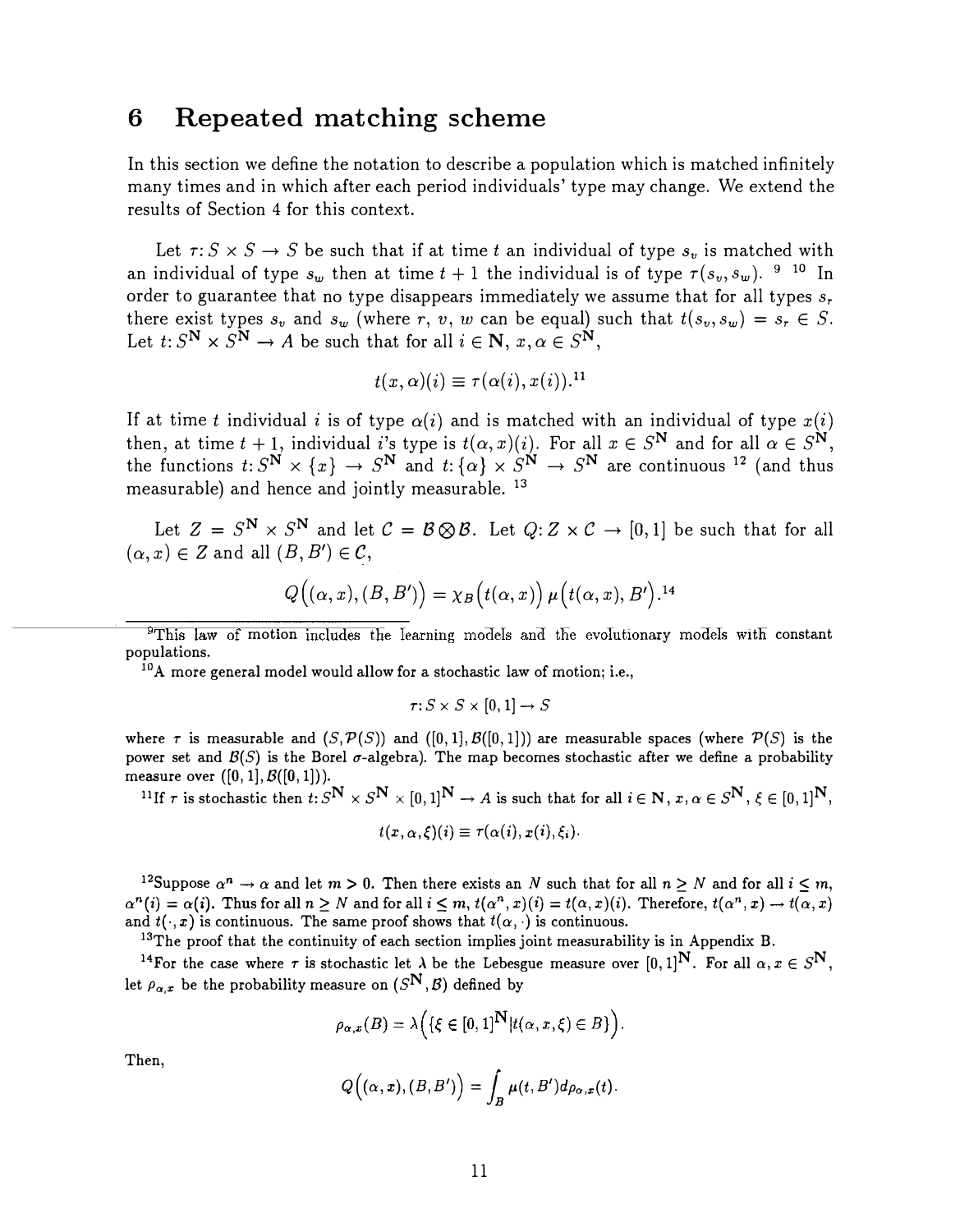$Q\Bigl( (\alpha,x), (\alpha',x$ ' )) is the probability that if at time  $t$  the population has types assigned by  $\alpha$  and is matched according to x, then at time  $t+1$  the population has types assigned by  $\alpha'$  and is matched according to  $x'$ .

**Lemma 5** The function Q is a transition probability, i.e., for each  $C \in \mathcal{C}$ ,  $Q(\cdot, C)$  is measurable and for each  $z \in Z$ ,  $Q(z, \cdot)$  is a probability measure.

*Proof*: Fix  $z \in Z$ . Then  $Q(z, \cdot)$  is the product of two probability measures and is thus a probability. Fix  $C = (B, B') \in \mathcal{C}$ . Notice that  $Q(\cdot, C)$  is the product of two measurable functions of t and that t is a measurable function of z. Therefore,  $Q(\cdot, C)$  is a measurable function.

Let  $\bar{Z} = \times_{n \in \mathbb{N}} Z$  and  $\bar{C} = \otimes_{n \in \mathbb{N}} C$ .

**Theorem 4** There is a unique probability  $\overline{Q}_{z_0}$  over  $(\overline{Z}, \overline{C})$  such that for every finite di-**Theorem 4** There is a unique probability  $Q_{\mathbf{z}_0}$  mensional rectangle,  $C_1 \times \cdots \times C_J \times_{n=J+1}^{\infty} S^{\mathbf{N}},$ 

$$
\overline{Q}_{z_0}[C_1\times\cdots\times C_J\times_{n=J+1}^{\infty} S^{\mathbf{N}}]=\int_{C_1}Q(z_0,z_1;dz_1)\cdots\int_{C_J}Q(z_{J-1},z_J;dz_J).
$$

Proof: This follows from the Ionescu Tulcea theorem (see for instance Neveu (1965), *Proposition V.1.1*).

For each  $\alpha$  let  $X_{\alpha}$  be the set of realizations of the matching rule such that each subpopulation is matched with the population average. By the results in Section 4, for all  $\alpha \in A$ ,  $\mu(\alpha, X_{\alpha}) = 1$ .

**Lemma 6** The correspondence  $X: A \rightarrow S^N$  is measurable and closed valued.

Proof: The proof is exactly the same as the proof of Lemma 2.

**Lemma 7** The graph of  $X$  is measurable.

Proof: Klein and Thompson (1984) prove (Proposition 13.2.2 and Proposition 13.2.4) that the graph of a closed measurable function is measurable. Thus this result follows directly from Lemma 6.

**Theorem 5** Suppose that the initial population types are described by  $\alpha_0 \in A$  and is matched according to  $x_0 \in X_{\alpha_0}$ . Then at every period each subpopulation is matched with the population average (almost surely).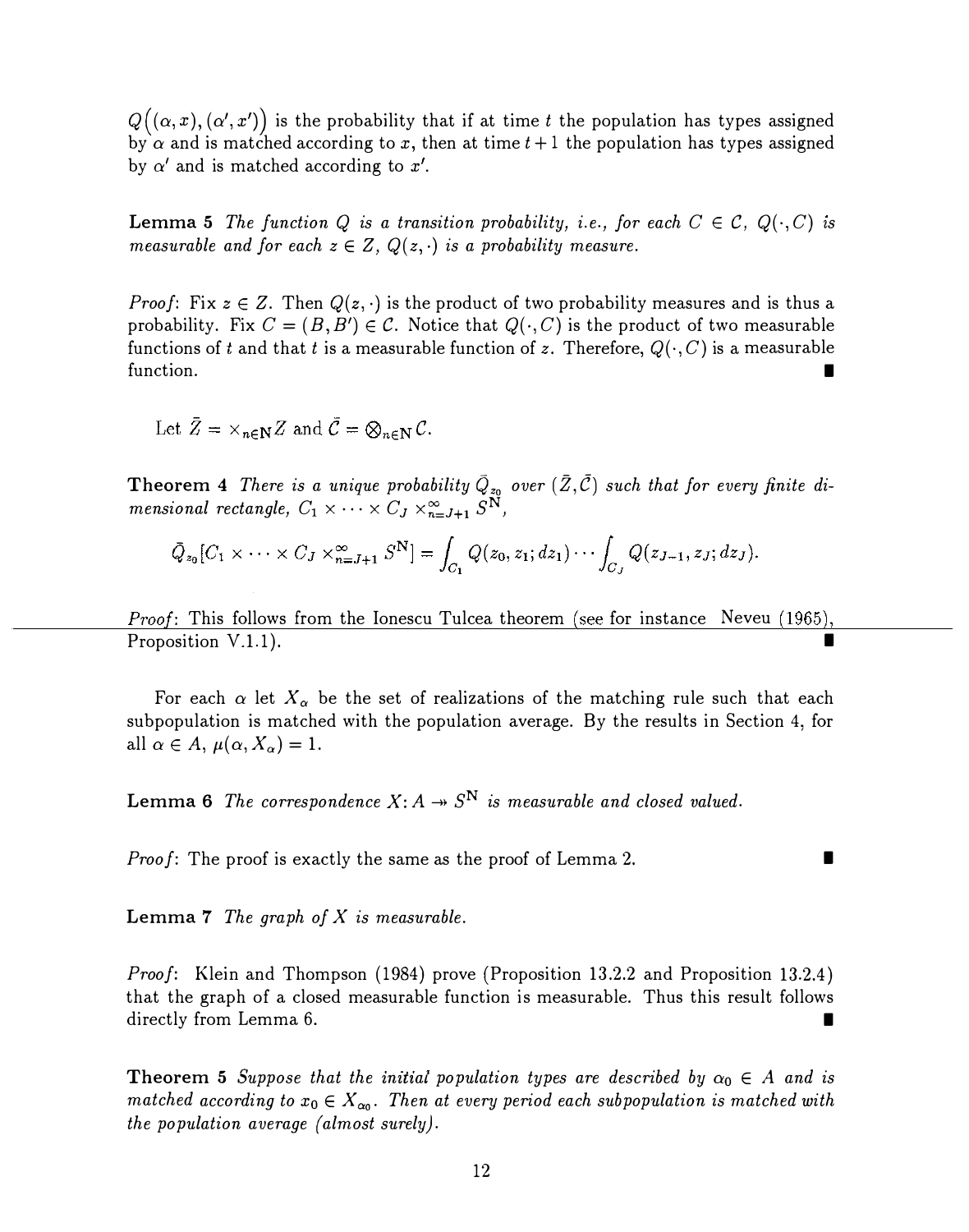Proof: Let C = graph X and let  $z \in C$ . Clearly,  $\chi_{t(z)}(t(z)) = 1$  and by the results in Section 4,  $\mu(t(z), X_{t(z)}) = 1$ . Then since  $t(z) \in A$  we get that  $(t(z), X_{t(z)}) \in \text{graph } X$ and thus,

$$
Q(z, C) \ge Q(z, (t(z), X_{t(z)})) = \chi_{t(z)}(t(z)) \mu(t(z), X_{t(z)}) = 1^{15}
$$

Since for all  $z \in C$ ,  $Q(z, C) = 1$ , then for all  $J \in \mathbb{N}$ ,

$$
\overline{Q}_{z_0}[C \times \cdots \times C \times_{n=J+1}^{\infty} Z] = \int_C Q(z_0, z_1; dz_1) \cdots \int_C Q(z_{J-1}, z_J; dz_J) = 1.
$$

Since in each period each subpopulation is matched with the population average, given an initial population,  $\alpha$ , we can compute the distribution of types at any given period t,  $q^{t}(\alpha)$ . Specifically, by letting

I

$$
g^{1}(\alpha) = \sum_{v} \sum_{w} g_{v}(\alpha) g_{w}(\alpha) t(s_{v}, s_{w}),
$$

and we define recursively  $g^t(\alpha)$  by

$$
g^t(\alpha) = g^{t-1}(g^1(\alpha)).
$$

Next we want to show that the probability  $\tilde{Q}_{z_0}$  is generated by some probability measure over the set of matches.

Let  $\phi: \Sigma^{\mathbf{N}} \times A^{\mathbf{N}} \to \bar{Z}$  be such that

$$
\phi(\{\sigma_i\},\{\alpha_i\})=\{(\alpha_i\circ\sigma_i,\alpha_i)\}.
$$

Let  $Y = \phi(\Sigma^{\mathbf{N}} \times A^{\mathbf{N}})$  and let  $(\overline{Z}, \overline{C'}, Q')$  be the completion of the measure  $(\overline{Z}, \overline{C'}, \overline{Q}_{z_0})$ . Using the same arguments as in Lemma 1 we can show that graph  $X \subset Y$  and thus  $Q'(Y) = 1$ . The probability Q' is restricted over Y by setting

$$
C_Y = C \bigcap Y
$$
 and  $Q_Y(C) = Q'(C \bigcap Y)$ .

Let F be the  $\sigma$ -algebra generated by  $\phi^{-1}(\mathcal{C}_Y)$  and let  $P = Q_Y \circ \phi$ . Using the same argument as in Section 4 we get the following result.

Theorem 6 ( $\Sigma^N \times A^N$ ,  $\mathcal{F}, P$ ) is a probability measure.

<sup>&</sup>lt;sup>15</sup>In order to prove that  $Q(z, C) = 1$  we had to show that C was measurable. An alternative way to proving the same results is to show that the set C is thick (i.e.,  $A \in \mathcal{C}$ ,  $A \cap C = \emptyset \Rightarrow P(A) = 0$ ) and thus  $\overline{Q}(x,C) = 1$  where  $\overline{Q}$  is the extension of Q over the trace  $\sigma$ -algebra  $\mathcal{C}(\mathcal{C})$  such that  $\overline{Q}(A\cap C) = Q(A)$ (see Rao (1981), page 15, Theorem 5).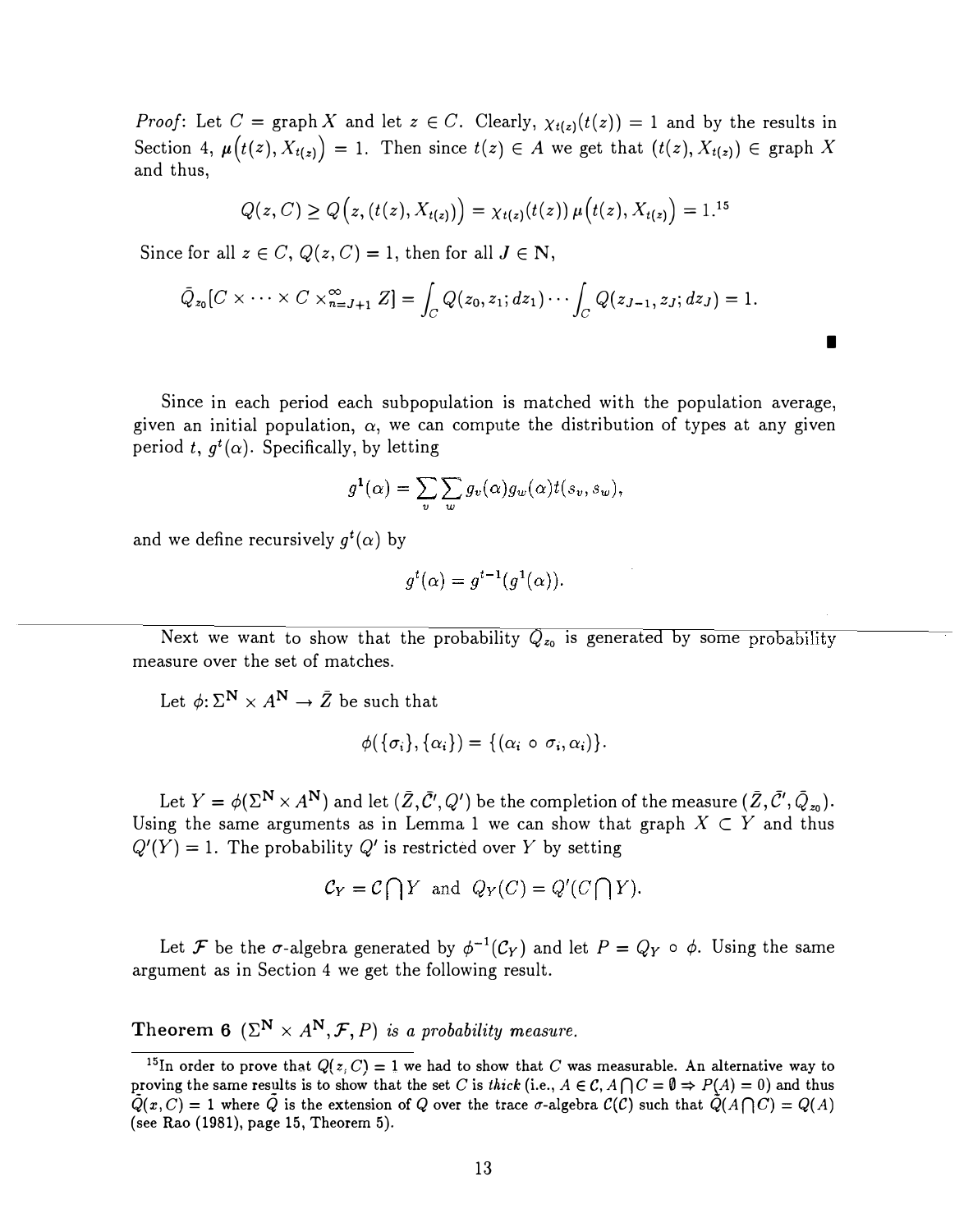In many applications we will not be interested in the actual matches but only in the evolution of the population. Let  $\nu: S^N \times B \to [0,1]$  be such that for all  $\alpha \in S^N$  and  $B \in \mathcal{B}$ ,

$$
\nu(\alpha, B) = \mu(\alpha, t_{\alpha}^{-1}(B)).
$$

For all  $\alpha, \alpha' \in S^{\mathbf{N}}$ ,  $\nu(\alpha, \alpha')$  is the probability that if at time t the population's types are described by  $\alpha$ , then at time  $t + 1$  the population's types are assigned by  $\alpha'$ .

**Lemma 8** The function  $\nu$  is a transition probability; i.e., for each  $B \in \mathcal{B}$ ,  $\nu(\cdot, B)$  is measurable and for each  $\alpha \in S^{\mathbf{N}}$ ,  $\nu(\alpha, \cdot)$  is a probability.

Proof: This follows from Theorem 6.2 of Futia (1982).

Let  $\bar{S} = \times_{n \in \mathbb{N}} S^{\mathbb{N}}$  and  $\bar{B} = \bigotimes_{n \in \mathbb{N}} B$ .

**Theorem 7** There is a unique probability  $\bar{\nu}_{\alpha_0}$  on  $(\bar{S}, \bar{B})$  such that for every finite dimensional rectangle,  $B_1 \times \cdots \times B_J \times_{n=J+1}^{\infty} S^N$ ,

$$
\bar{\nu}_{\alpha_0}[B_1 \times \cdots \times B_J \times_{n=J+1}^{\infty} S^{\mathbf{N}}] = \int_{B_1} \nu(\alpha_0, \alpha_1; d\alpha_1) \cdots \int_{B_J} \nu(\alpha_{J-1}, \alpha_J; d\alpha_J).
$$

Proof: This follows from the Ionescu Tulcea theorem (see for instance Neveu (1965), Proposition V.1.1). I

Proposition 1 If  $\alpha_0 \in A$  then  $\nu_{\alpha_0}[A^N] = 1$ .

*Proof*: Follows since we showed in Section 4 that  $\nu(\alpha_0, A) = 1$ .

# 7 The law of motion for finite populations and finite number of periods

A justification of the analysis of the deterministic model for finite population is that we are just interested in following the law of motion for a finite number of periods, T. This section proves that for a large enough population the model is approximately correct.

Let  $p_v^t$  be the proportion of individuals of type  $s_v$  at time t. The initial proportion  $p^0$ is given while the other proportions are computed by assuming that each type is matched with the population average. For any type  $s_r$  let  $\{x_r^*\}$  be a sequence of random variables such that (for all i and v) the probability that  $x^i = s_v$  is  $p_v$  and let  $\mu$  be the probability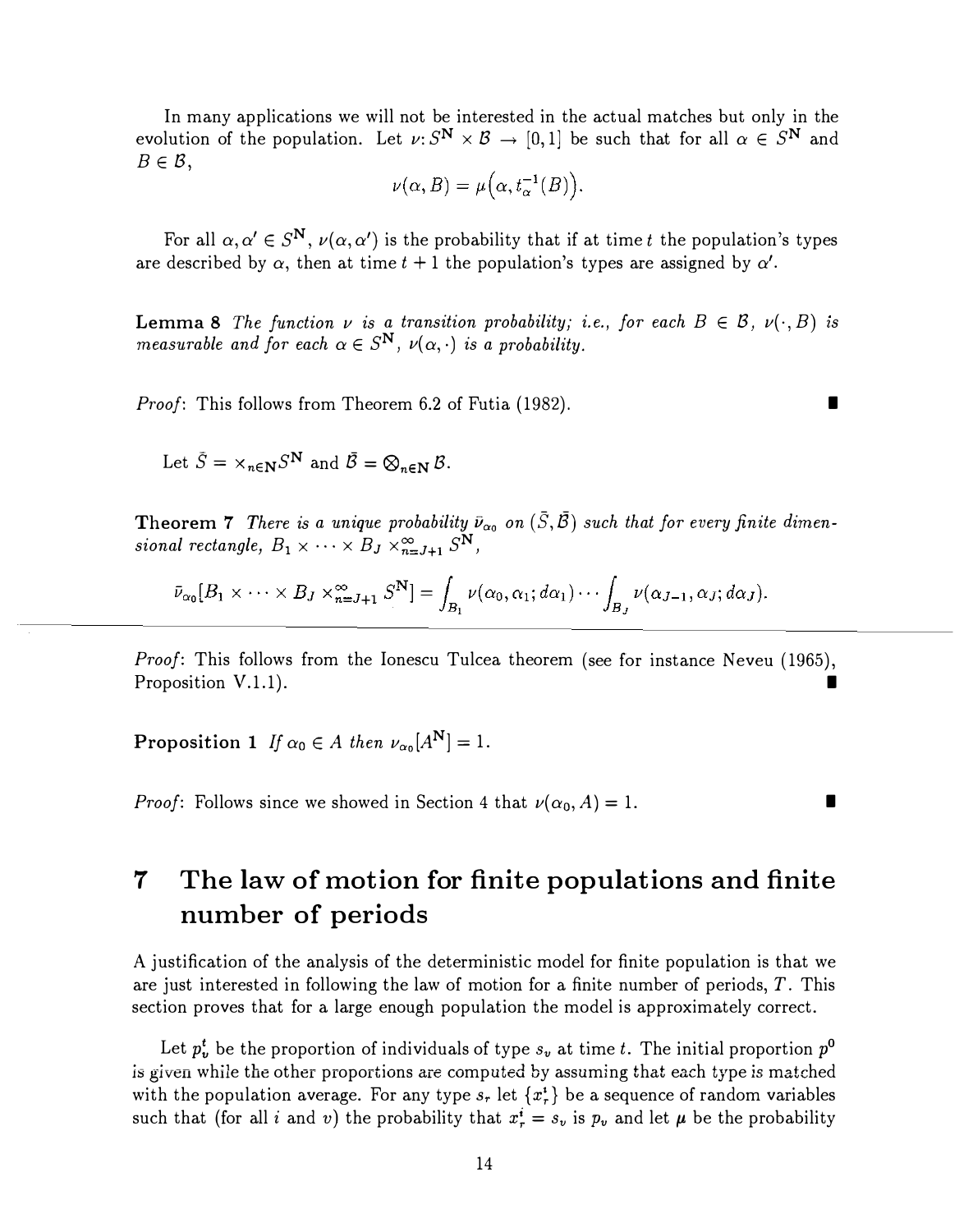defined over the whole sequence of  $\{x^i\}$  (as discussed in section 2.4). If the population size is N the population is denoted by  $P(N)$ , where  $P(N) = \{1, \ldots, N\}$ . For any period  $t = 1, \ldots T$ , let  $\alpha^t: P(N) \to S$  denote the assignment of strategies in the population. The initial population  $\alpha^0$  is given while the populations in the other periods are obtained by the law of motion  $\tau$  (which is described in Section 2.6) and the matching rule. Individual are matched as in section 2.3; i.e., the individuals of type  $s_r$  that draw a random variable with value  $s_v$  are matched with the individuals of type  $s_v$  that draw a random variable with value  $s_r$ . Since these groups are finite we will not always be able to match all individuals this way. Thus the remaining individuals are matched in some arbitrary way.

**Theorem 8** For any  $T > 0$ ,  $\epsilon > 0$  and for any  $\delta > 0$  there exists a positive integer N' such that for all population sizes  $N > N'$  and all strategies  $s_v$  the following holds: with probability greater than  $1 - \delta$  the proportion of the population  $P(N)$  adopting strategy  $s_v$ at time T,  $\frac{1}{N} \sum_{i=1}^{N} \alpha_v^T(i)$ , is within  $\epsilon$  of  $p_v^T$ .

Proof: The idea behind the proof is the following. We find a uniform upper bound (uniform over time period and strategy) for the proportion of the population which adopts a particular strategy at a time period and which is not matched according to the population average (with probability  $1 - q$ ). The upper bound and q can be made arbitrarily small by taking the population to be large enough. Then for almost all possible histories Again the proportion of the population in this subpopulation can be made arbitrarily  $\qquad \qquad \qquad \qquad$ we can find a subpopulation which behaves exactly according to the deterministic model. close to one by taking the population to be large enough.

Fix  $T > 0$ ,  $\epsilon > 0$ , and  $\delta > 0$ . Let  $\xi > 0$  be such that  $(1 - \frac{\epsilon}{\xi})^{2^T} > 1 - \epsilon$ , let  $\underline{p} = \min_{v,t \leq T} p_v^t$ , and let N be greater than N' where

$$
N'=\frac{T\xi^2}{4\delta\epsilon^2\varrho^3(1-\frac{\epsilon}{\xi})^T}.
$$

Let  $e^v$  be the vector with 1 on the  $v^{th}$  component and zeros on the other components. Then  $\{x_r^i \cdot e^v\}_i$  is a sequence of Bernoulli random variables and thus if n is greater than n', where

$$
n'=\frac{T\xi^2}{4\delta\epsilon^2 p^2}\,,
$$

then

$$
\mu(|\frac{1}{n}\sum_{i} x_{r}^{i} \cdot e^{v} - p_{v}| \geq \frac{\epsilon p}{\xi}) \leq \frac{\delta}{T} \cdot 16
$$

$$
P\left\{\left|\frac{1}{n}\sum_{i=1}^n x_i - p\right| \geq \epsilon\right\} \leq \frac{1}{4n\epsilon^2}.
$$

<sup>&</sup>lt;sup>16</sup>Bernoulli's weak law of large numbers is proved (see Shiryayev (1984), page 47), by showing that if  ${x_i}$  is a sequence of Bernoulli randoms variables with  $E(x_i) = p$  then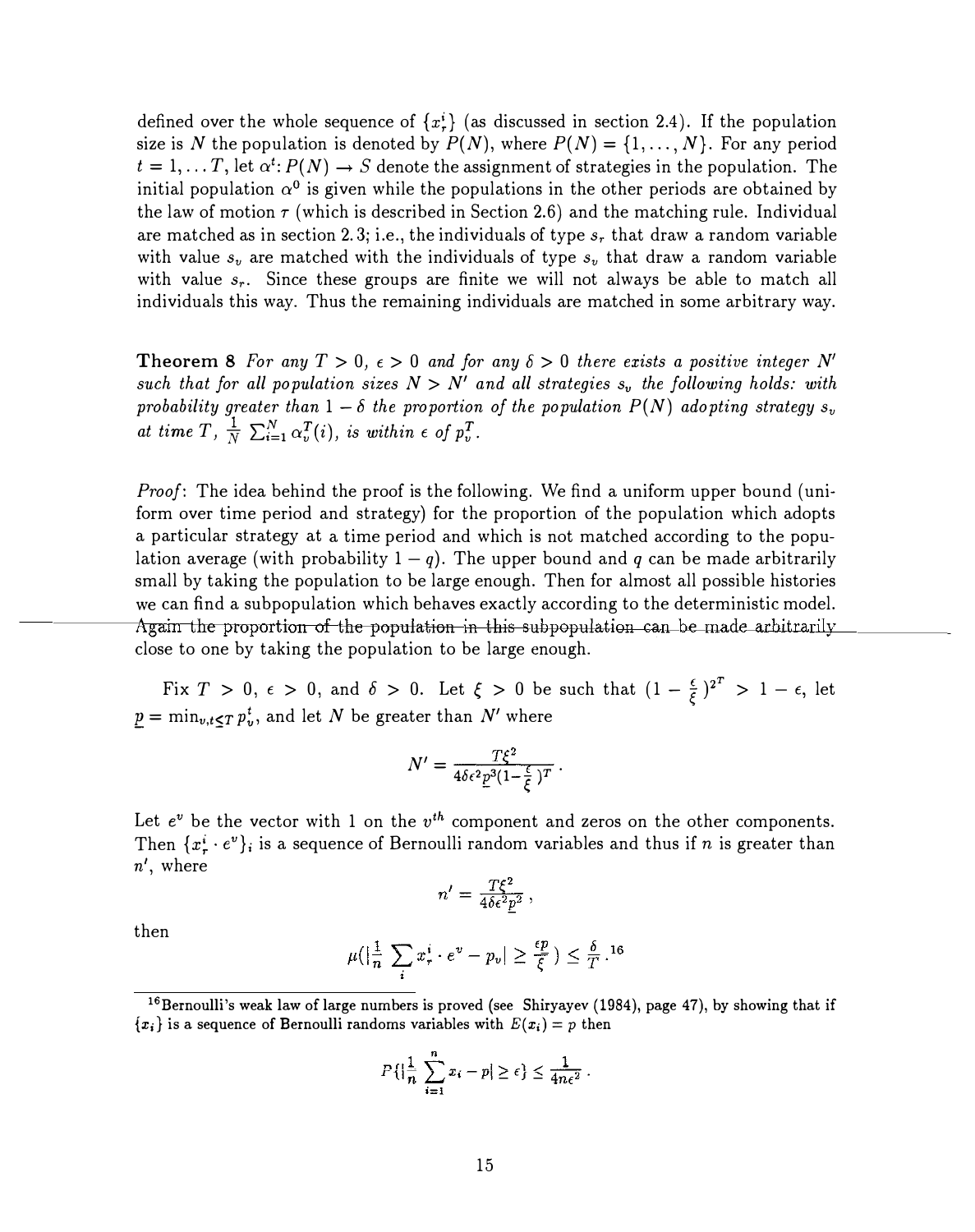Suppose that the number of individuals adopting any strategy  $s_r$  is greater than n and the distribution of strategies in the population is given by  $p$ . Then, with probability greater than  $1 - \frac{\delta}{T}$ ,

$$
\max_{r,v} \frac{|p_r p_v - \frac{1}{|\{i \in P(N) | \alpha(i) = r\}|} \sum_{\{i \in P(N) | \alpha(i) = r\}} x_r^i \cdot e^v|}{p_r p_v} < \frac{\epsilon}{\xi}.
$$

Consequently, with probability greater than  $1-\delta/T$  the proportion of individuals matched according to the correct proportions is  $1-\frac{\epsilon}{\xi}$ . But, with probability greater than  $1-\frac{\delta}{T}$ , at each period there are at least  $N p(1 - \frac{\epsilon}{\xi})^T > n'$  individuals adopting any strategy  $s_v$  and thus a proportion  $1 - \frac{\epsilon}{\xi}$  of the population is matched according to the population proportion. Hence, with probability greater than  $1-\delta$  at every period  $t = 1, \ldots, T-1$ , there is a  $(1-\frac{\epsilon}{\epsilon})$  proportion of the population which is matched according to the population proportions. Define recursively  $P_1 = \{$  individuals matched with the population average  $\},$  $P_t = \{$  individual matched with subpopulation  $P_{t-1}$  average }. Hence with probability  $1-\delta$ ,  $\frac{|P_T|}{N} \ge (1-\frac{\epsilon}{\xi})^{2^T}$ . Thus with probability  $1-\delta$  the population will be within  $1 - (1 - \frac{\epsilon}{\xi})^{2^T} < \epsilon$  of p  $T$ .

## 8 Conclusion

Biologists and economists have analyzed populations where each individual interacts with randomly selected individuals. The random matching generates a very complicated stochastic system. Consequently biologists have approximated such a system by a deterministic system. The justification of such an approximation is that the population is assumed to be very large and thus some law of large numbers must hold. In the paper we give an example for which this assumption does not hold. This does not mean that this kind of approximation may never hold, but that the correctness of the approximation depends on properties of the law of motion. This paper shows that if we assume that the population is infinite then the stochastic and the deterministic system are the same.

Note that all the proofs hold if the set of type,  $S$ , is countably infinite. In this case admissible proportions, p, must be such that:  $p > 0$ ,  $\sum_{s \in S} p_s = 1$ , and  $\lim_{s \to \infty} p_s = 0$ . However, we are not aware of any study of such models.

Finally, the matching technologies defined in the paper depend on the particular distribution of strategies in the population. It remains an open question whether matching schemes exist that are independent of the distribution of strategies and for which individuals are matched with individuals that adopt strategies in the same proportion as the population as a whole.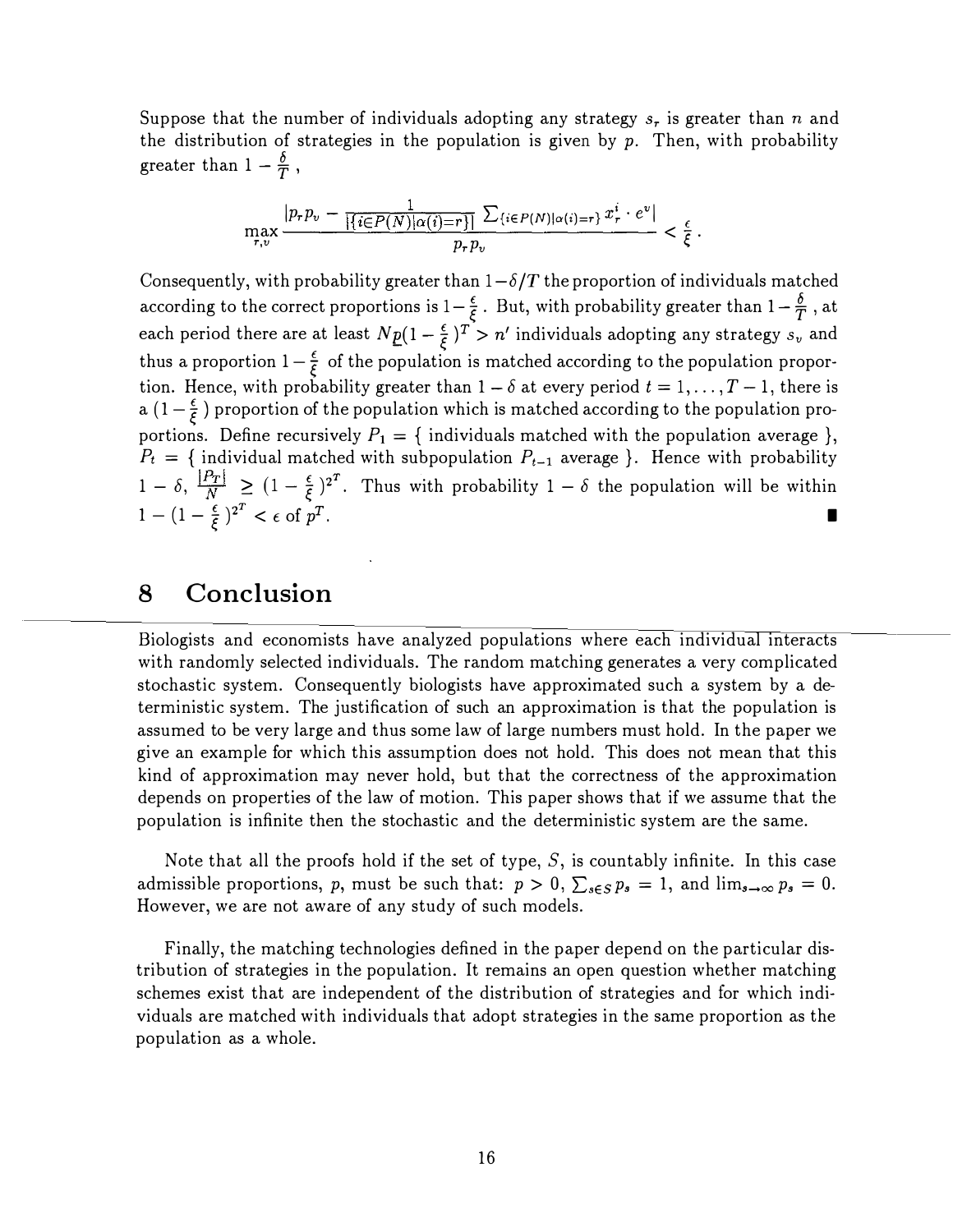## Appendix A:Populations with a continuum of agents

This section follows Feldman and Gilles (1985). Suppose that the population is represented by the unit interval,  $I = (0, 1]$ . Let  $\mathcal I$  denote the Lebesgue measurable sets of I and let  $\lambda$  be the Lebesgue measure on I. The fact that the population selects strategies according to  $x$  is represent by partitioning  $I$  as follows:

$$
I=(0,x_1]\bigcup(x_1,x_1+x_2]\bigcup\ldots\bigcup(1-x_m,1].
$$

Let B be the Borel sets of I. Let  $( \Omega, \mathcal{F}, P)$  be a probability space determined by the randomized matching process. Let  $\{X(\cdot,i)\}_{i\in I}$  be a family of random variables, where for all  $i \in I$ ,  $X(\cdot, i)$ :  $\Omega \to \{0, 1\}$  is such that

$$
p(X(\cdot,i)=1)\equiv P(\{\omega: X(\omega,i)=1\})=x_r.
$$

The event  $X(\omega, i) = 1$  denotes that individual i is matched with an individual who selects strategy r;  $X(\omega, i) = 0$  denotes that individual i is matched with an individual who does not select strategy r. Then in order for the conjecture given in the introduction to be correct to following needs to be true: for every  $B \in \mathcal{B}$ 

$$
\int_{B} X(\omega, i)\lambda(di) = x_{r}\sigma(B). \tag{3}
$$

For any sample  $\omega \in \Omega$ , define the set function  $v_{\omega} : \mathcal{B} \to \mathbb{R}_+$  by

$$
v_{\omega}(B) = \int_B X(\omega, i) \lambda(di).
$$

Since  $v_\omega$  is absolutely continuous with respect to  $\lambda$ ,  $\lambda \gg v_\omega$ , by the Radon-Nikodyn theorem there exists a unique measurable function  $f$  such that

$$
v_{\omega}(B) = \int_B f(a)\lambda(da). \tag{4}
$$

But if equation 3 holds then by setting  $f \equiv x_r$  equation 4 is satisfied. Therefore since f is unique  $X(\omega, \cdot) = x_r (\lambda)$  a.e.. But since  $x_r \notin \{0, 1\}$  this is not an admissible value for X. Thus 3 cannot hold for all possible strategy partitions over the player set.

Green (1989) has shown that if the distribution of strategies in the population is described by a different partitioning then the conjecture may hold.

It still remains to be shown that there exists a probability space  $(\Omega, \mathcal{F}, P)$  and a sequence of random variables  $\{X(\cdot, i)\}$  which correspond to a random matching process such that the conjecture holds.

Finally, modeling a very large population as a countable set seems a better approximation than modeling it as a continuum.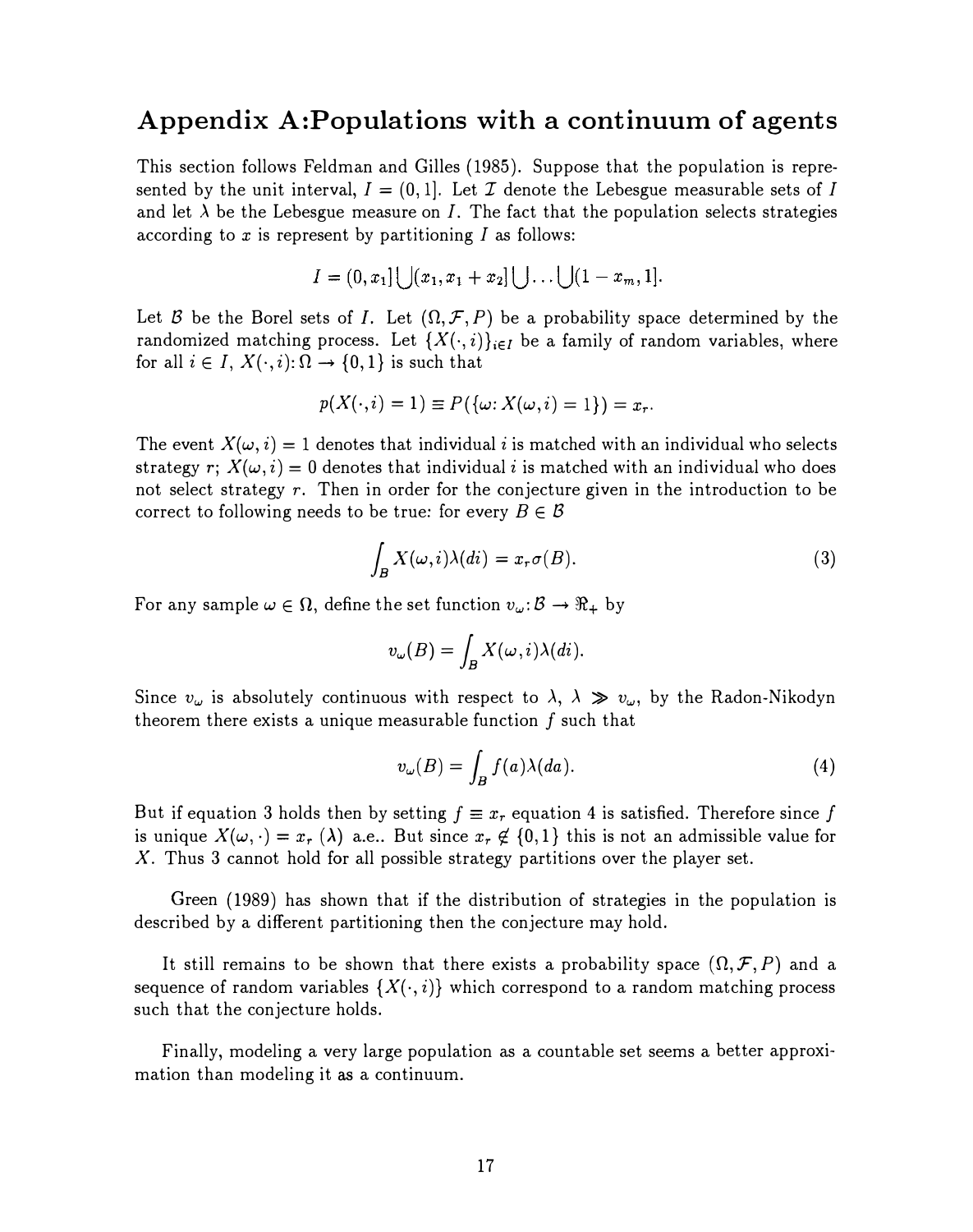## Appendix B: Joint measurability of a function with continuous sections

**Theorem 9** Let  $(X, \mathcal{B})$  be a measure space where X is a separable complete metric and B is the Borel  $\sigma$ -algebra. Let  $f: X \times X \to X$  be such that for all  $x \in X$ ,  $f: \{x\} \times X \to X$ and  $f: X \times \{x\} \rightarrow X$  are continuous. Then f is measurable.

*Proof:* Since X is a separable metric space, the Borel  $\sigma$ -algebra B has a denumerable subfamily,  $D$  generating  $B$  (see for instance Parthasarathy (1967) Theorem 1.8). Let

$$
\mathcal{D} = \{D_1, \ldots, D_n, \ldots, \}.
$$

Let

$$
\mathcal{F}^n = \{F_1 \cap F_2 \cap \cdots \cap F_n | \text{ where } F_i = D_i \text{ or } F_i = X \setminus D_i\}
$$
  
\n
$$
\equiv \{F_1^n, \ldots, F_{m(n)}^n\}.
$$

Notice that  $\mathcal{F}_n$  is a partition of X and that  $\mathcal{F}_n \subset \mathcal{B}$ . For all i and n choose  $y_i^n$  such that  $y_i^n \in F_i^n$ . Finally, let

$$
f_n(x,y)=\sum_{i=1}^{m(n)}f(x,y_i^n)\,\chi_{X\times F_i^n}.
$$

Notice that the continuity of  $f: X \times \{c\} \rightarrow X$  easily implies the continuity of the function  $g: X \times X \to X$  where  $g(x,y) = f(x,c)$ . Thus  $f_n(x,y)$  is a measurable function. Fix  $y \in X$  and for all n let  $i(n)$  be such that  $y \in F_{i(n)}^n$ . Notice that  $F_{i(n)}^n \subset F_{i(n-1)}^{n-1}$  and that  $F_{i(n)}^n \downarrow \{y\}$ . Then,

$$
\lim_{n \to \infty} f_n(x, y) = \lim_{n \to \infty} f(x, y_{i(n)}^n) = f(x, \lim_{n \to \infty} y_{i(n)}^n) = f(x, y).
$$

The function  $f$  is hence the pointwise limit of a sequence of measurable functions and is thus measurable.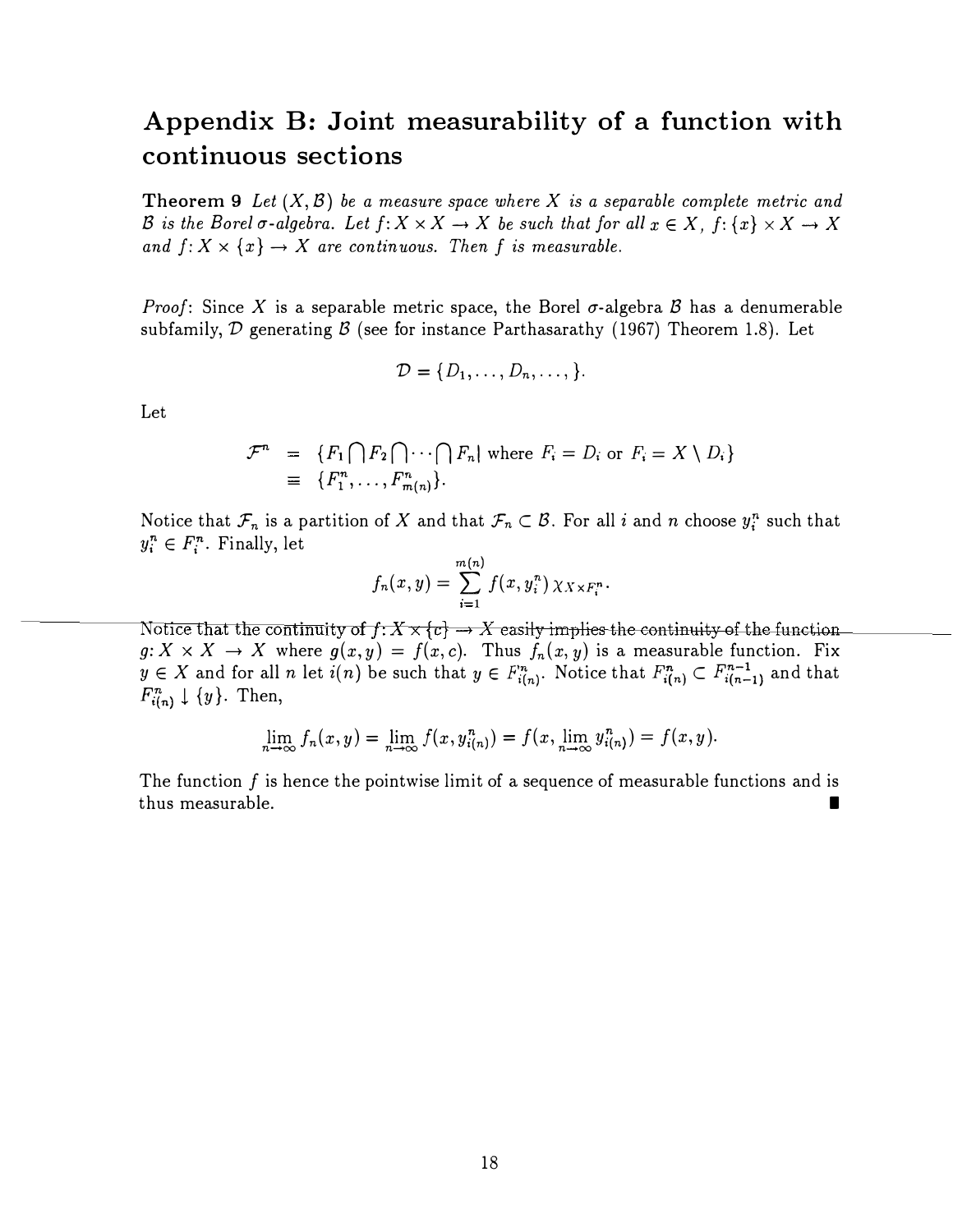## A ppendix C: Brief review of Biology

In this appendix we describe the relationship between the issues raised in this paper and models considered in population genetics and evolutionary biology.

#### Population Genetics

This section is based on Cavalli-Sforza and Bodmer (1971). In the models we consider, the phenotype (e.g., eye color) is determined by the action of two genes at one locus. Genes are assumed to be of two types (alleles):  $A_1$  and  $A_2$ . Individuals are of three types (genotypes):  $A_1A_1$ ,  $A_1A_2$ , and  $A_2A_2$ . When two individuals mate they each produce gametes (reproductive cells). Gametes receive one of the parent's genes. An offspring is produced by the union of a gamete from each parent. When two individuals of types aa' and bb' mate they produce offsprings of type ab,  $ab'$ ,  $a'b$ , and  $a'b'$  with equal probability. Another assumption describes which individuals mate. "Matings take place at random with respect to the genetic differences being considered and in a population of infinite size" ( Cavalli-Sforza and Bodmer (1971), page 45). All individuals mate at the same time and then are completely replaced by their offsprings. Thus the dynamics of the process depends on the random matching of individuals and the random selection of genotypes for the offsprings. Suppose the initial relative frequency of alleles  $A_1$  and  $A_2$  is  $p_1$  and  $p_2$   $(p_1 + p_2 = 1)$ . Then the Hardy-Weinberg theorem states that in the next period the relative frequency of the genotypes  $A_1A_1$ ,  $A_1A_2$ ,  $A_2A_2$  is respectively  $p_1^2$ ,  $2p_1p_2$ , and  $p_2^2$ . This theorem is 'proved' (just as in the original papers by Hardy (1908) and Weinberg (1908)) by computing the expected proportion with which each of the matches occurs. No explicit modeling of the matching scheme and no derivation of a law of large numbers is given. Furthermore there seems to be some confusion in the literature about whether the population needs to be infinite or very large. Feller (1967) (page 135) writes: "In a large population the actually observed frequencies of the three genotypes in the filial generation will be close to the theoretical probabilities." And in a footnote at the end of this sentence: "The statements is made precise by the law of large numbers and the central limit theorem, which permit us to estimate the effect of chance fluctuations." Hofbauer and Sigmund (1988) (page 9) write: "A few more premises were used implicitly in the derivation. For instance we equated "frequency" with "probability." This is admissible in the limiting case of very large populations."

The model just described is generalized to the case where genotypes differ in fitness (the expected number of offsprings). Denote by  $w_{ii}$  the fitness of the genotype  $A_{ii}$ . If the initial relative frequency of alleles  $A_1$  and  $A_2$  is  $p_1$  and  $p_2$  then the next period frequency of the genotypes  $A_1A_1$ ,  $A_1A_2$ ,  $A_2A_2$  is respectively

$$
\frac{w_{11}p_1^2}{d},\,\frac{2w_{12}p_1p_2}{d},\,\frac{w_{22}p_2^2}{d},
$$

where  $d = w_{11}p_1^2 + 2w_{12}p_1p_2 + w_{22}p_2^2$ . <sup>17</sup> Then the frequency of alleles  $A_1$  in the next

<sup>&</sup>lt;sup>17</sup>Notice that in genetics it is always assumed that  $w_{ij} = w_{ji}$ .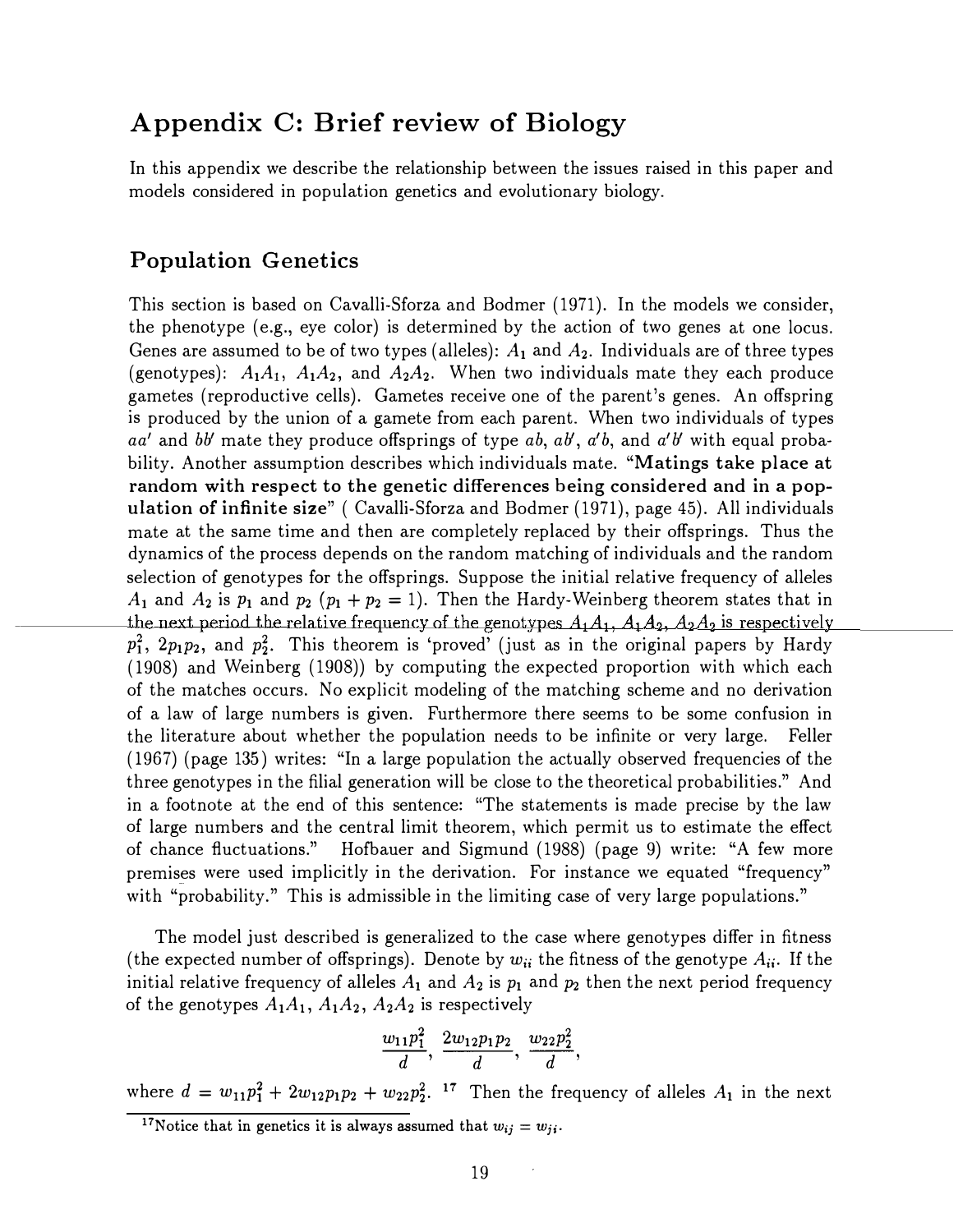period is

$$
p_1'=\frac{w_{11}p_1^2+w_{12}p_1p_2}{d},\ p_2'=\frac{w_{22}p_2^2+w_{12}p_1p_2}{d}.
$$

This model easily generalizes to the case where there are m alleles,  $A_1, \ldots, A_m$ . The law of motion for the alleles is the same as equation 1 (where  $w_{ij} = a_{ij}$ ). This model has also been analyzed when the matches occur infinitely often; e.g., Fisher (1930) and more recently Losert and Akin (1983) analyze the properties of the limiting distributions of genotypes; i.e.,  $\lim_{t\to\infty} p^t$ .

The model just described is closely related to the model considered in this paper. The set of types in this model is the set of genotypes. For instance, in the case where there are only two alleles,

$$
S = \{A_1A_1, A_1A_2, A_2A_2\}.
$$

The law of motion  $\tau$  in this model is stochastic; for instance

$$
\tau(A_1A_1, A_1A_2) = \frac{1}{2} \delta_{A_1A_1} + \frac{1}{2} \delta_{A_1A_2}.
$$

Thus in order to prove the Hardy-Weinberg theorem in this context we need to generalize the model for stochastic laws of motions.

The Hardy-Weinberg theorem and the law of motion in equation 1 can be derived from a different set of assumptions on the reproductive scheme. Individuals form a large number of gametes. A small proportion of the gametes formed unite with gametes of the opposite sex. Thus, the distribution of genotypes in the next generation is found by a sample of the gametes (and hence of the alleles) in the population. Specifically if the proportion of alleles  $A_1$  and  $A_2$  is respectively  $p_1$  and  $p_2$  then the next generation is obtained by drawing 2N gametes where we assume that the probability of drawing a gamete of type  $A_1$  is  $p_1$  and the probability of drawing a gamete of type  $A_2$  is  $p_2$ . Then the expected proportion of alleles of any type is given by equation 1 where  $p_i$  is the proportion of alleles of type  $A_i$  and  $a_{ij}$  is the number of offsprings of a genotype  $A_iA_j$ . Again no law of large numbers has been derived for this system. However, geneticists realize that the deterministic element of the model is due to the assumption of large population.

The stochastic element created by small population is considered in the models of 'random genetic drift.' Suppose that there are  $N$  individuals and that the population size stays constant from generation to generation. If the population proportion of allele  $A_1$  is  $p_1$  then the next period population is formed by drawing 2N gametes from an urn that contains a proportion  $p_1$  of gametes of type  $A_1$ . This model is approximately correct if the number of gametes is large enough (and thus we can consider the sampling procedure as sampling with replacement). The binomial distribution gives the the gene frequency distribution after one period. Kimura (1964) derived the gene frequency distribution after n generations. At any generation the mean number of genes of type  $A_1$ is  $p_1$  although eventually one of the alleles is fixed in all populations. The proportion of populations in which  $A_1$  is eventually fixed is  $p_1$ . The probability of fixation at generation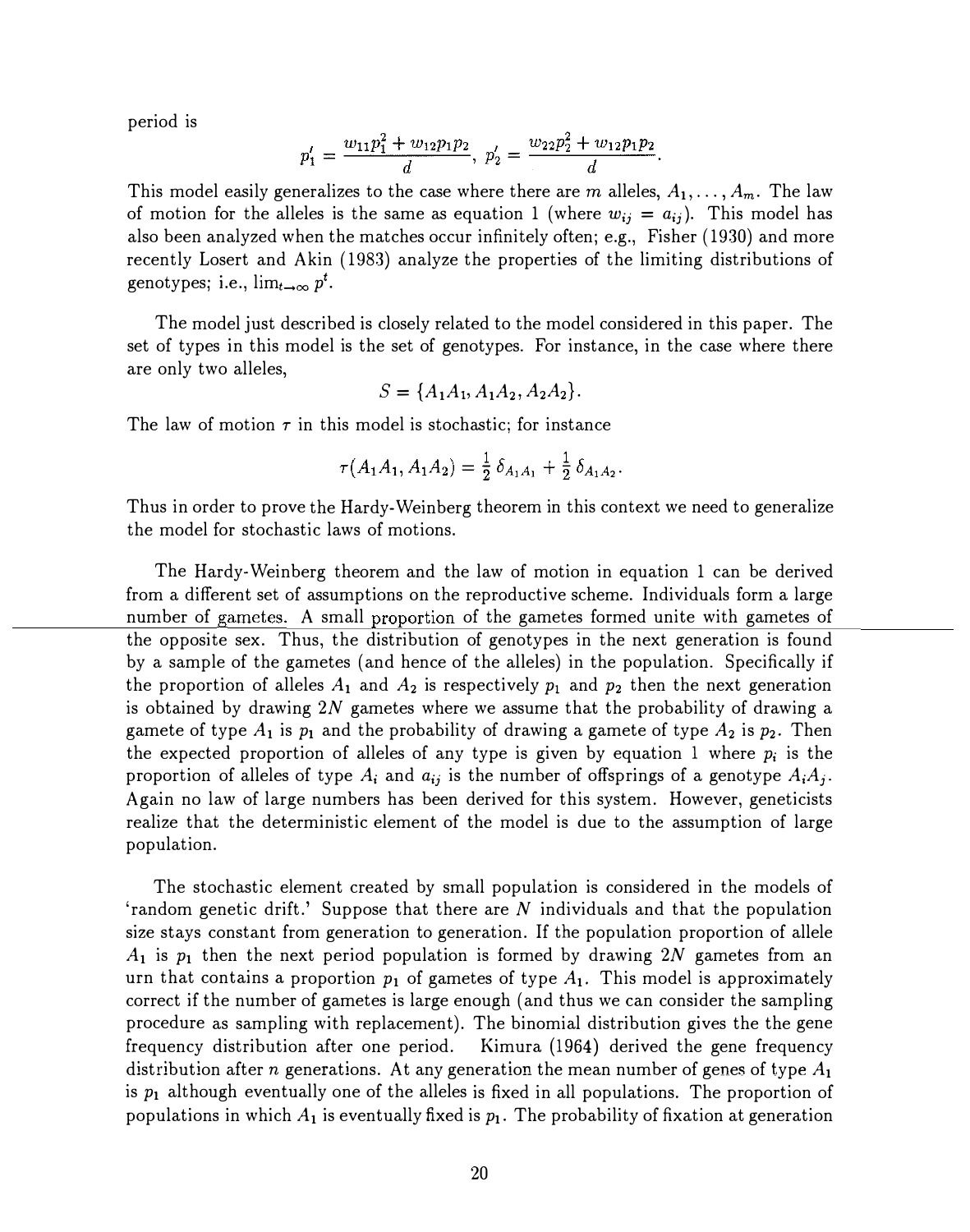$t, P(t, p_1)$ , depends on the initial gene frequency,  $p_1$ , and the population size, N. Kimura ( 1964) showed that

$$
P(t, p_1) \approx 1 - 6p_1(1 - p_1)e^{-\frac{t}{2}N}
$$

and Ewens (1969) computed the mean fixation time to be

$$
4N[p_1\log p_1(1-p_1)\log(1-p_1)].
$$

Thus this model underscores the difference between the expected gene frequency and the real gene frequency.

#### Evolutionary Biology

This section follows Maynard Smith (1982) (10-23). There is an infinite population of individuals identical in all respects except for how they behave in a two-person contest. In this contest there are only two possible strategies: to act as a hawk (denoted by  $H$ ) and to act as a dove (denote by  $D$ ). Each individual is paired off at random with one other individual. Individuals reproduce their kind asexually. The number of offspring for an individual that adopts strategy  $i$  and is matched with an individual that adopts strategy j  $(i, j \in \{H, D\})$  is  $W_0 + E(i, j)$ . <sup>18</sup> If p is the frequency of individuals adopting strategy  $f(x, y \in \{H, D\})$  is  $W_0 + E(x, y)$ . If p is the nequency of individuals adopting<br>strategy H then it is asserted that the number of offsprings of individuals that select strategy *i*,  $E(i)$ , is<br>strategy *i*,  $E(i)$ , is<br> $E(i) = W_0 + pE(i, H) + (1 - p)E(i, D)$ 

$$
E(i) = W_0 + pE(i, H) + (1 - p)E(i, D)
$$

and that the frequency  $p'$  of individuals selection  $H$  in the next period is

$$
p' = p \frac{E(H)}{pE(h) + (1-p)E(D)}.
$$

This model can clearly be generalized to the case where there are m strategies,  $s_1, \ldots, s_m$ . The law of motion for this system is the one described in equation 1 where  $a_{rv} \equiv W_0 +$  $E(s_r, s_v)$ . Again there seems to be some confusion as to whether the population is assumed to be infinite or very large as in Hines (1987).

Suppose that the population stays constant; i.e.,  $a_{rv} + a_{vr} = 2$ . Then if we require the number of individuals of each type to be nonnegative integers then for all strategies  $s_r$  and  $s_v$ ,  $a_{vr} \in \{0, 1, 2\}$ . Thus the model described in Section 6 describes the replicator model where

$$
\tau(s_v, s_w) = \begin{cases} s_v & \text{if } a_{vw} \neq 0 \\ s_w & \text{if } a_{vw} = 0. \end{cases}
$$

The results in this paper show that if the population is countably infinite then equation 1 describes the behavior of the process (almost surely).

<sup>&</sup>lt;sup>18</sup>If the parent lives more than one period the number of offsprings includes the parent.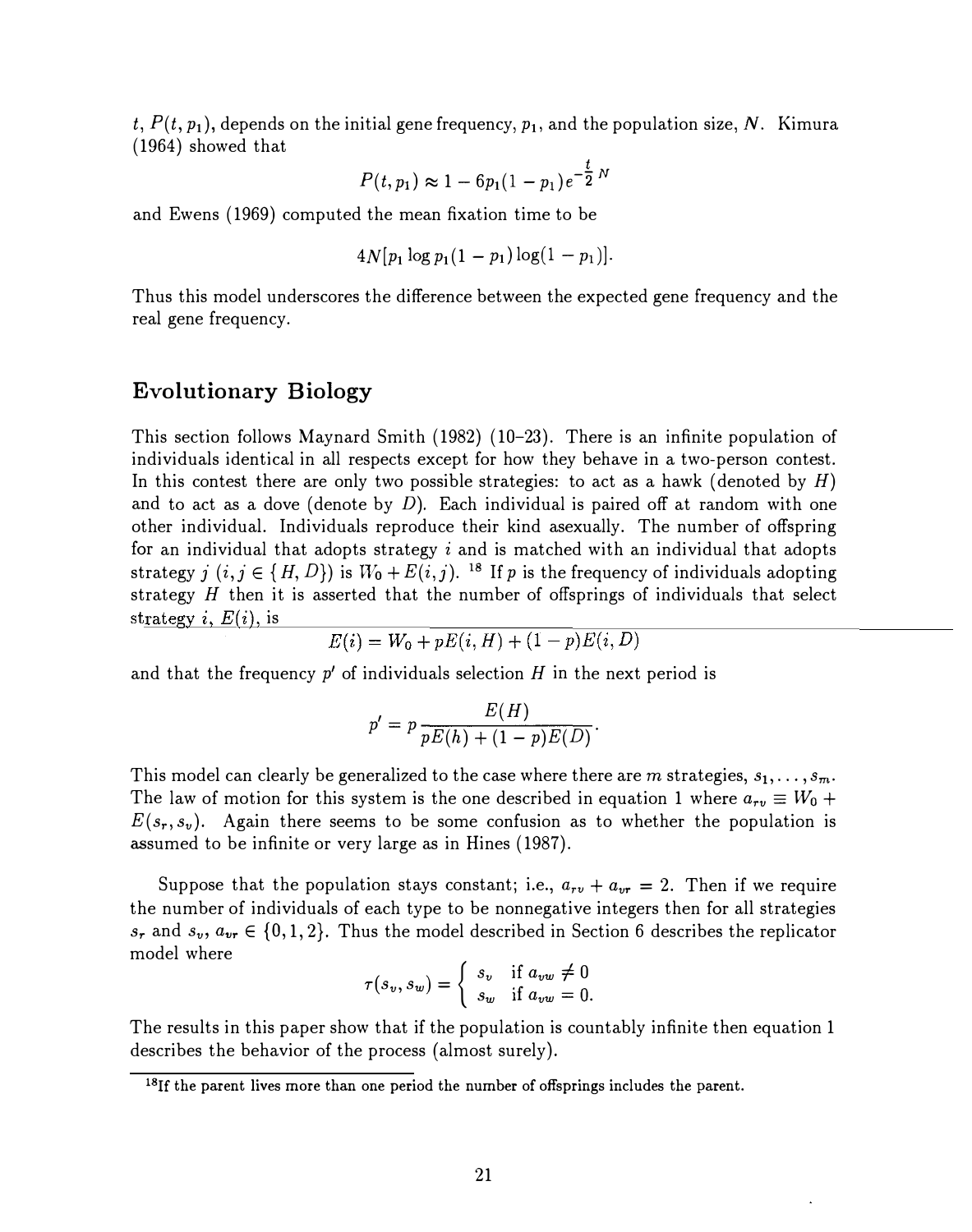### References

- Boylan, R. 1990. Evolutionary equilibria resistant to mutation. Social Science Working Paper No. 729.
- Breiman, L. 1968. Probability. Reading, Mass.: Addison-Wesley.
- Cavalli-Sforza, L. L. and W. F. Bodmer. 1971. The genetics of human populations. San Francisco: W. H. Freeman and Company.
- Ewens, W. J. 1969. Population genetics. London: Methuen.
- Feldman, M. and C. Gilles. 1985. An expository note on individual risk without aggregate uncertainty. Journal of Economic Theory 35.
- Feller, W. 1967. An introduction to probability theory and its applications, third ed., volume I. New York: John Wiley & Sons, Inc.
- Fisher, R. A. 1930. The genetical theory of natural selection. Oxford: Clarendon Press.
- Fudenberg, D. and D. Levine. 1990. Steady state learning and self-confirming equilibrium. Mimeograph.
- Futia, C. A. 1982. Invariant distributions and the limiting behavior of Markovian economic models. Econometrica 50:377-408.
- Green, E. 1989. Individual-level randomness in a nonatomic population. Working Paper # 227.
- Hardy, G. H. 1908. Mendelian proportions in mixed population. Science 28:49-50. Reprinted in J. H. Peters, ed. Classic Papers in Genetics. Englewood Cliffs, N. J.: Prentice-Hall, 1959.
- Hines, W. G. S. 1987. Evolutionary stable strategies: a review of basic theory. Theoretical Population Biology 31:195-272.
- Hofbauer, J. and K. Sigmund. 1988. The theory of evolution and dynamical systems. Cambridge: Cambridge University Press.
- Kimura, M. 1964. Diffusion models in population genetics. London: Methuen.
- Klein, E. and A. Thompson. 1984. Theory of correspondences. New York: Wiley.
- Losert, V. and E. Akin. 1983. Dynamics of games and genes: discrete versus continuous time. Journal of Mathematical Biology 17:241-251.
- Maynard Smith, J. 1982. Evolu tion and the theory of games. Cambridge: Cambridge University Press.
- Neveu, J. 1965. Mathematical foundations of the calculus of probability. San Francisco: Holden-Day.